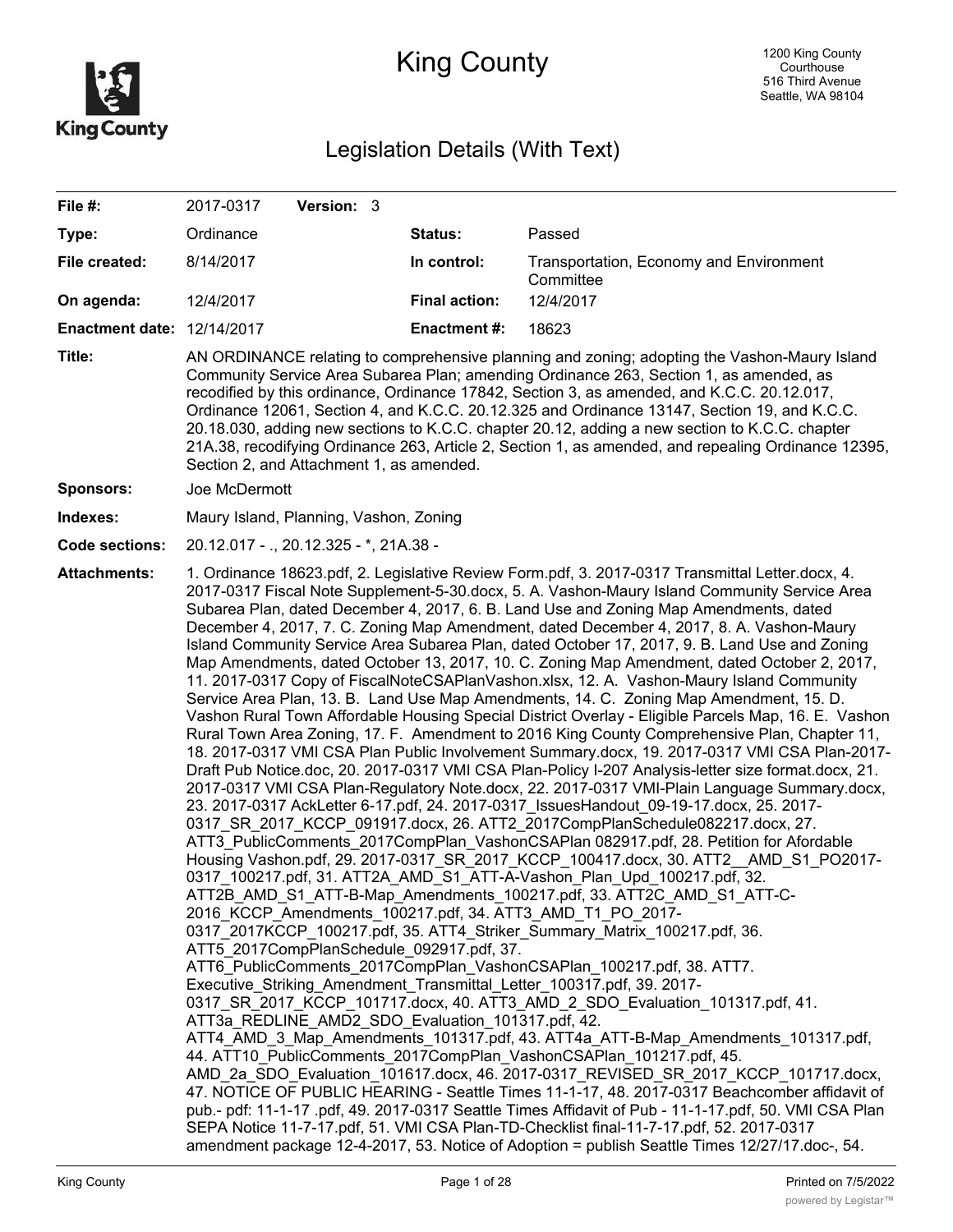| Alligavit of Pub = Seatue Times.pdf |                                                                                                                                                                                                                                                                                                                                                                                                                                                                                                                                                                                                                                                  |                                                             |                                |               |  |  |
|-------------------------------------|--------------------------------------------------------------------------------------------------------------------------------------------------------------------------------------------------------------------------------------------------------------------------------------------------------------------------------------------------------------------------------------------------------------------------------------------------------------------------------------------------------------------------------------------------------------------------------------------------------------------------------------------------|-------------------------------------------------------------|--------------------------------|---------------|--|--|
| <b>Date</b>                         | Ver.                                                                                                                                                                                                                                                                                                                                                                                                                                                                                                                                                                                                                                             | <b>Action By</b>                                            | <b>Action</b>                  | <b>Result</b> |  |  |
| 12/4/2017                           | $\overline{2}$                                                                                                                                                                                                                                                                                                                                                                                                                                                                                                                                                                                                                                   | Metropolitan King County Council                            | <b>Hearing Held</b>            |               |  |  |
| 12/4/2017                           | $\overline{2}$                                                                                                                                                                                                                                                                                                                                                                                                                                                                                                                                                                                                                                   | Metropolitan King County Council                            | Passed as Amended              | Pass          |  |  |
| 10/17/2017                          | $\mathbf{1}$                                                                                                                                                                                                                                                                                                                                                                                                                                                                                                                                                                                                                                     | Transportation, Economy and<br><b>Environment Committee</b> | Recommended Do Pass Substitute | Pass          |  |  |
| 10/4/2017                           | 1                                                                                                                                                                                                                                                                                                                                                                                                                                                                                                                                                                                                                                                | Transportation, Economy and<br><b>Environment Committee</b> | Deferred                       |               |  |  |
| 9/19/2017                           | 1                                                                                                                                                                                                                                                                                                                                                                                                                                                                                                                                                                                                                                                | Transportation, Economy and<br><b>Environment Committee</b> | Deferred                       |               |  |  |
| 8/14/2017                           | 1                                                                                                                                                                                                                                                                                                                                                                                                                                                                                                                                                                                                                                                | Metropolitan King County Council                            | Introduced and Referred        |               |  |  |
|                                     | AN ORDINANCE relating to comprehensive planning and zoning; adopting the<br>Vashon-Maury Island Community Service Area Subarea Plan; amending<br>Ordinance 263, Section 1, as amended, as recodified by this ordinance, Ordinance<br>17842, Section 3, as amended, and K.C.C. 20.12.017, Ordinance 12061, Section<br>4, and K.C.C. 20.12.325 and Ordinance 13147, Section 19, and K.C.C.<br>20.18.030, adding new sections to K.C.C. chapter 20.12, adding a new section to<br>K.C.C. chapter 21A.38, recodifying Ordinance 263, Article 2, Section 1, as<br>amended, and repealing Ordinance 12395, Section 2, and Attachment 1, as<br>amended. |                                                             |                                |               |  |  |
|                                     |                                                                                                                                                                                                                                                                                                                                                                                                                                                                                                                                                                                                                                                  |                                                             |                                |               |  |  |

18623 - 2017-0317 re comp plan - amendments to the 2016 King co.pdf, 55. AckLetter re King County Comp Plan 2017 amendments.pdf, 56. 18623 Notice of Adoption for 2017-0317 comp plan-Vashon - Affidential  $\mathbf{F}$ 

BE IT ORDAINED BY THE COUNCIL OF KING COUNTY:

SECTION 1. **Findings:** For the purposes of effective land use and subarea planning and regulation, the

King County council makes the following legislative findings:

A. King County adopted the 2016 King County Comprehensive Plan via Ordinance 18472 to meet the requirements of the Washington State Growth Management Act ("the GMA");

B. The 2016 King County Comprehensive Plan adopted program direction for a new Community Service Area subarea planning program;

C. As adopted in the 2016 King County Comprehensive Plan, Vashon-Maury Island is one of King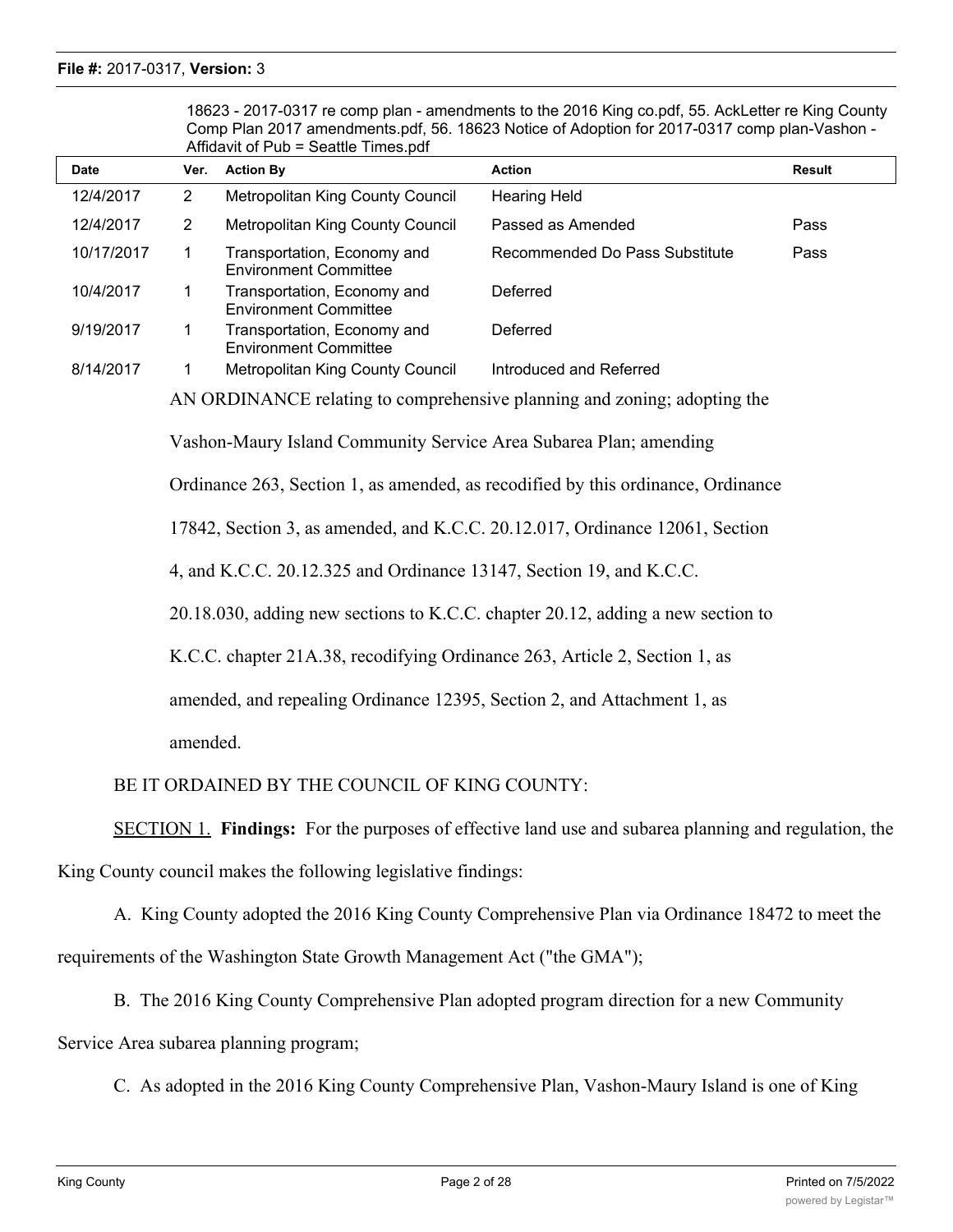County's seven Community Service Areas and the plan schedule in Chapter 11 identifies the Vashon-Maury Island Community Service Area Subarea Plan as being developed in 2016;

D. The Vashon Community Plan, adopted in 1986 by Ordinance 7837, as amended, was a plan to guide growth and development across all of Vashon-Maury Island. Ordinance 7837 was repealed by Ordinance 13273 and, while some of its policies were retained in the Comprehensive Plan, resulted in the majority of Vashon-Maury Island not having an active subarea plan;

E. The Vashon Town Plan, adopted in 1996 by Ordinance 12395, is an active subarea plan to guide growth, design and development in the Rural Town of Vashon. Many elements and policies of this plan are outdated and require updating;

F. The King County council directed in Attachment A to Motion 14351 that the executive prepare an update to the 1996 Vashon Town Plan and incorporate the update into the Comprehensive Plan;

G. After assessing the status of and need for a long-range, island-wide subarea plan as directed in the Comprehensive Plan, the county determined that the Community Service Area subarea plan would address both the Vashon Rural Town and all other areas of the island;

H. The GMA and the King County Code authorize adoption of comprehensive plans updates once per year;

I. The GMA requires that King County adopt development regulations to be consistent with and implement the Comprehensive Plan; and

J. The changes to policies, development regulations, land use designations and zoning classifications contained in this ordinance are needed to maintain conformity with the 2016 King County Comprehensive Plan. They bear a substantial relationship to, and are necessary for, the public health, safety and general welfare of King County and its residents.

SECTION 2. Ordinance 263, Article 2, Section 1, as amended, is hereby recodified as K.C.C. 20.12.010.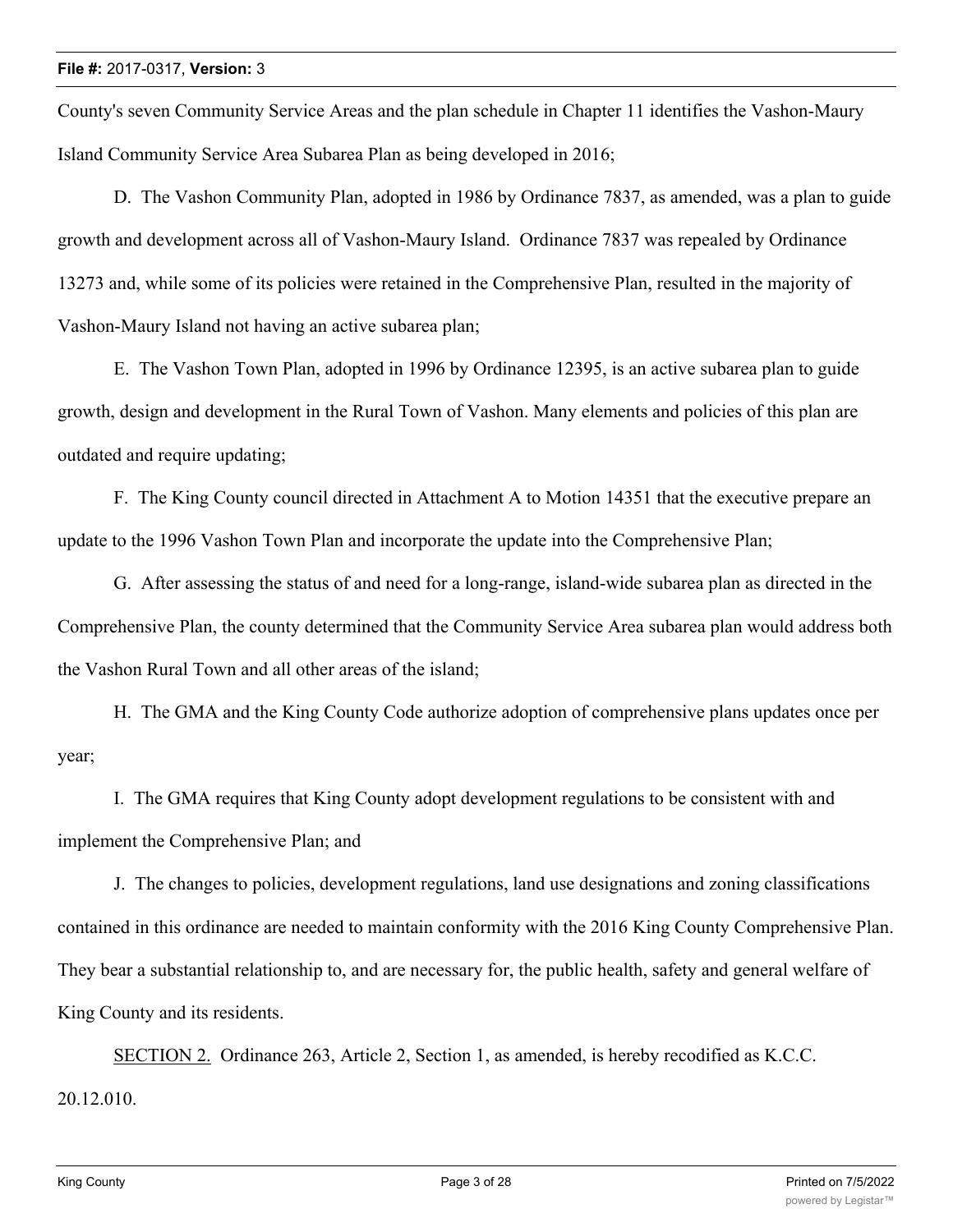SECTION 3. Ordinance 263, Article 2, Section 1, as amended, as receodified by this ordinance, is hereby amended to read as follows:

A. Under the King County Charter, the state Constitution and the Washington state Growth Management Act, chapter 36.70A RCW, King County adopted the 1994 King County Comprehensive Plan ((is adopted)) via Ordinance 11575 and declared it to be the Comprehensive Plan for King County until amended, repealed or superseded. ((King County performed its first comprehensive four-cycle review of the Comprehensive Plan. As a result of the review, King County amended the 1994 Comprehensive Plan through passage of the King County Comprehensive Plan 2000. King County performed its second comprehensive four -cycle review of the Comprehensive Plan in 2004. As a result of the review, King County amended the 2000 Comprehensive Plan through passage of the King County Comprehensive Plan 2004.)) The Comprehensive Plan has been reviewed and amended multiple times since its adoption in 1994. Amendments to the 1994 Comprehensive Plan to-date are currently reflected in the 2016 King County Comprehensive Plan, as adopted in Ordinance 18427 and as amended by this ordinance. The Comprehensive Plan shall be the principal planning document for the orderly physical development of the county and shall be used to guide subarea plans, functional plans, provision of public facilities and services, review of proposed incorporations and annexations, development regulations and land development decisions.

((B. The amendments to the 1994 King County Comprehensive Plan contained in Appendix A to Ordinance 12061 (King County Comprehensive Plan 1995 amendments) are hereby adopted.

C. The amendments to the 1994 King County Comprehensive Plan contained in Attachment A to Ordinance 12170 are hereby adopted to comply with the Central Puget Sound Growth Management Hearings Board Decision and Order in Vashon-Maury Island, et. al. v. King County, Case No. 95-3-0008.

D. The Vashon Town Plan contained in Attachment 1 to Ordinance 12395 is adopted as a subarea plan of the King County Comprehensive Plan and, as such, constitutes official county policy for the geographic area of unincorporated King County defined in the plan and amends the 1994 King County Comprehensive Plan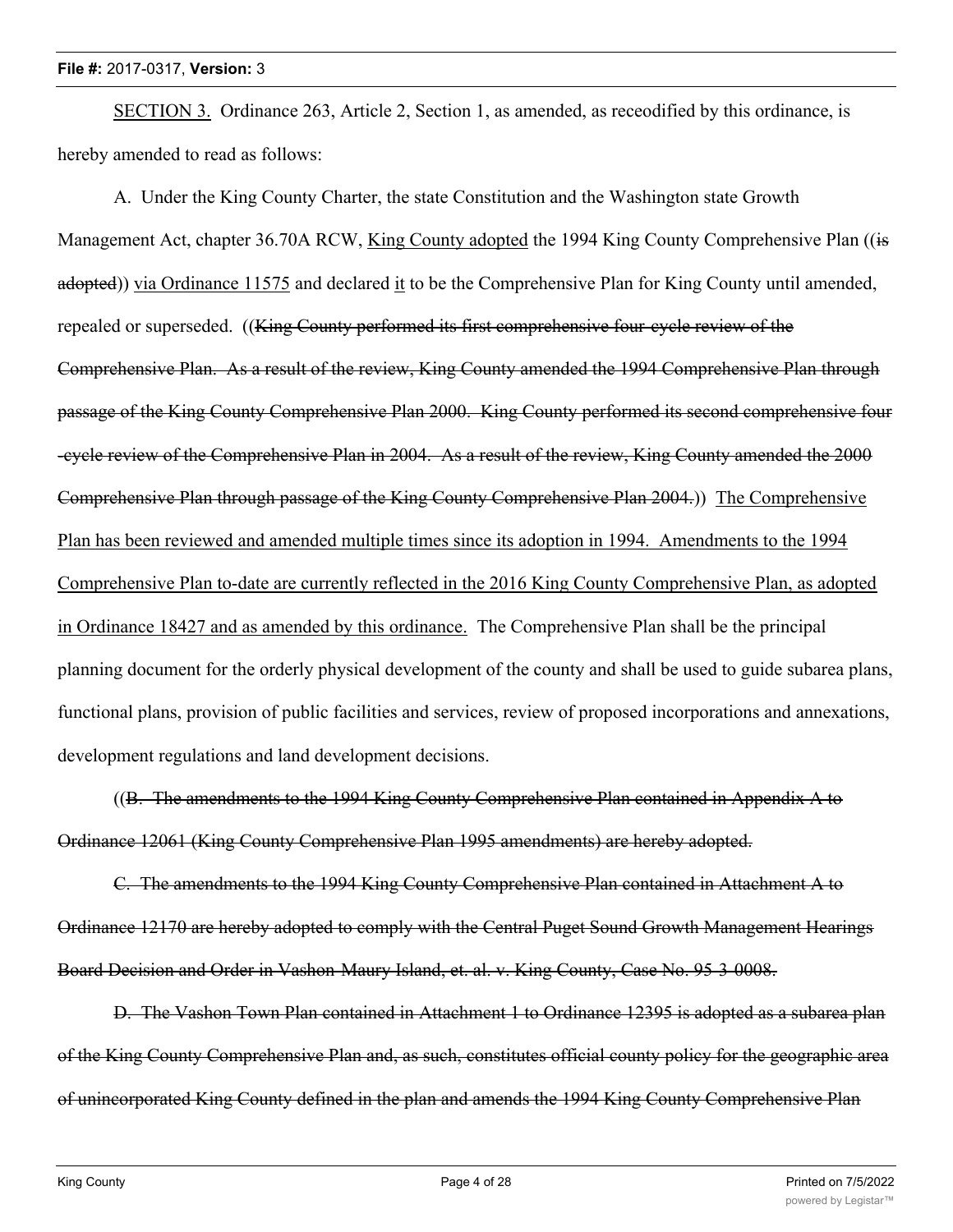Land Use Map.

E. The amendments to the 1994 King County Comprehensive Plan contained in Appendix A to Ordinance 12501 are hereby adopted to comply with the Order of the Central Puget Sound Growth Management Hearings Board in Copac-Preston Mill, Inc., et al, v. King County, Case No. 96-3-0013 as amendments to the King County Comprehensive Plan.

F. The amendments to the 1994 King County Comprehensive Plan contained in Appendix A to Ordinance 12531 (King County Comprehensive Plan 1996 amendments) are hereby adopted as amendments to the King County Comprehensive Plan.

G. The Black Diamond Urban Growth Area contained in Appendix A to Ordinance 12533 is hereby adopted as an amendment to the King County Comprehensive Plan.

H. The 1994 King County Comprehensive Plan and Comprehensive Plan Land Use Map are amended to include the area shown in Appendix A of Ordinance 12535 as Rural City Urban Growth Area. The language from Ordinance 12535, Section 1.D., shall be placed on Comprehensive Plan Land Use Map page #32 with a reference marker on the area affected by Ordinance 12535.

I. The amendments to the 1994 King County Comprehensive Plan contained in Appendix A to Ordinance 12536 (1997 Transportation Need Report) are hereby adopted as amendments to the King County Comprehensive Plan.

J. The amendments to the 1994 King County Comprehensive Plan contained in Appendix A to Ordinance 12927 (King County Comprehensive Plan 1997 amendments) are hereby adopted as amendments to the King County Comprehensive Plan.

K. The amendments to the 1994 King County Comprehensive Plan contained in the 1998 Transportation Needs Report, contained in Appendices A and B to Ordinance 12931 and in the supporting text, are hereby adopted as amendments to the King County Comprehensive Plan.

L. The amendments to the 1994 King County Comprehensive Plan contained in Appendix A to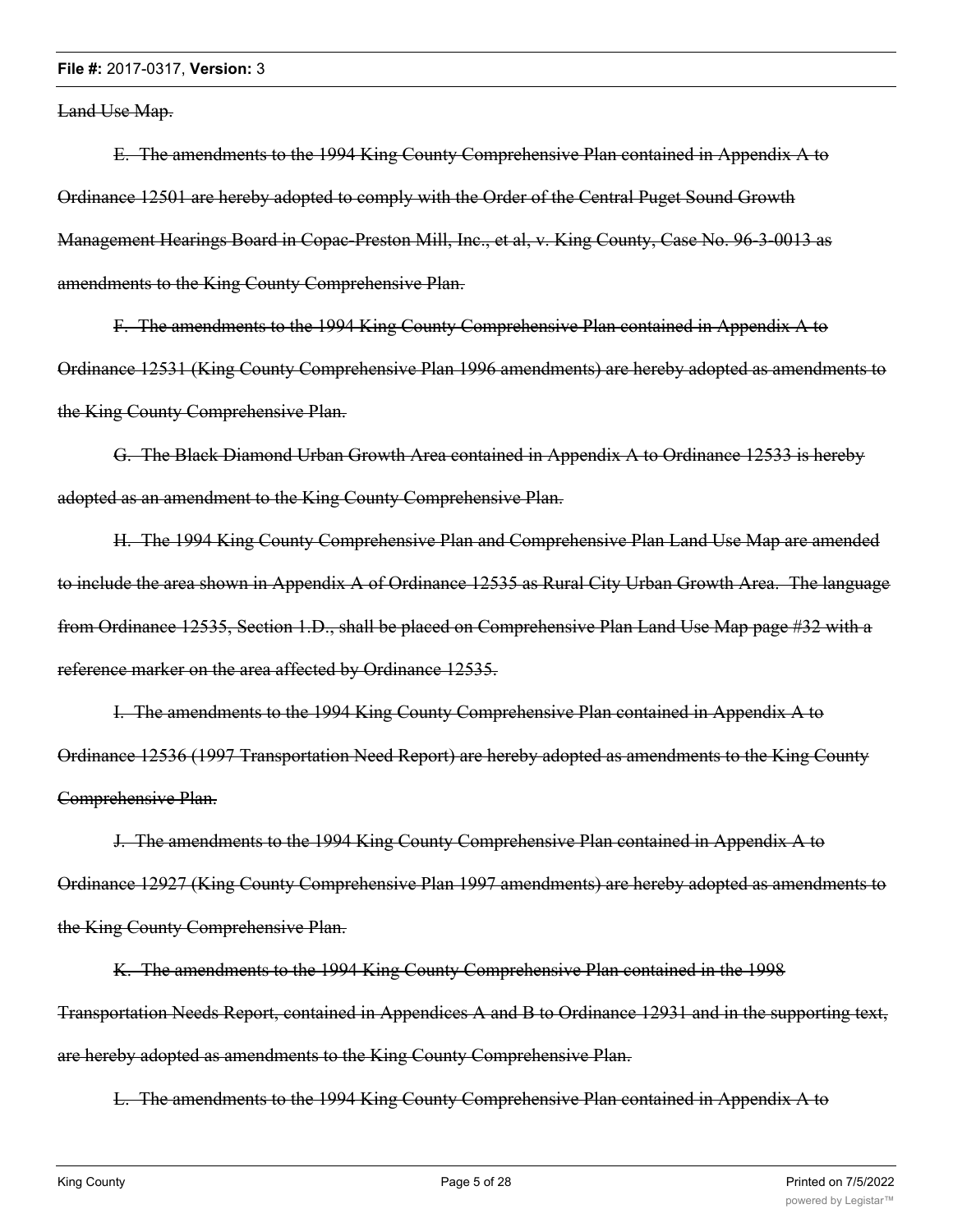Ordinance 13273 (King County Comprehensive Plan 1998 amendments) are hereby adopted as amendments to the King County Comprehensive Plan.

M. The 1999 Transportation Needs Report contained in Attachment A to Ordinance 13339 is hereby adopted as an amendment to the 1994 King County Comprehensive Plan, Technical Appendix C, and the amendments to the 1994 King County Comprehensive Plan contained in Attachment B to Ordinance 13339 are hereby adopted as amendments to the King County Comprehensive Plan.

N. The amendments to the 1994 King County Comprehensive Plan contained in Attachment A to Ordinance 13672 (King County Comprehensive Plan 1999 amendments) are hereby adopted as amendments to the King County Comprehensive Plan.

O. The 2000 Transportation Needs Report contained in Attachment A to Ordinance 13674 is hereby adopted as an amendment to the 1994 King County Comprehensive Plan, Technical Appendix C.

P. The Fall City Subarea Plan contained in Attachment A to Ordinance 13875 is adopted as a subarea plan of the King County Comprehensive Plan and, as such, constitutes official county policy for the geographic area of unincorporated King County defined in the plan. The Fall City Subarea Plan amends the 1994 King County Comprehensive Plan land use map by revising the Rural Town boundaries of Fall City.

Q. The amendments to the King County Comprehensive Plan contained in Attachment A to Ordinance 13875 are hereby adopted as amendments to the King County Comprehensive Plan.

R. The Fall City area zoning amendments contained in Attachment A to Ordinance 13875 are adopted as the zoning control for those portions of unincorporated King County defined in the attachment. Existing property-specific development standards (p-suffix conditions) on parcels affected by Attachment A to Ordinance 13875 do not change except as specifically provided in Attachment A to Ordinance 13875.

S. The amendments to the 1994 King County Comprehensive Plan Land Use Map contained in Attachment A to Ordinance 13987 are hereby adopted to comply with the Central Puget Sound Growth Management Hearings Board Decision and Order on Supreme Court Remand in Vashon-Maury Island, et. al. v.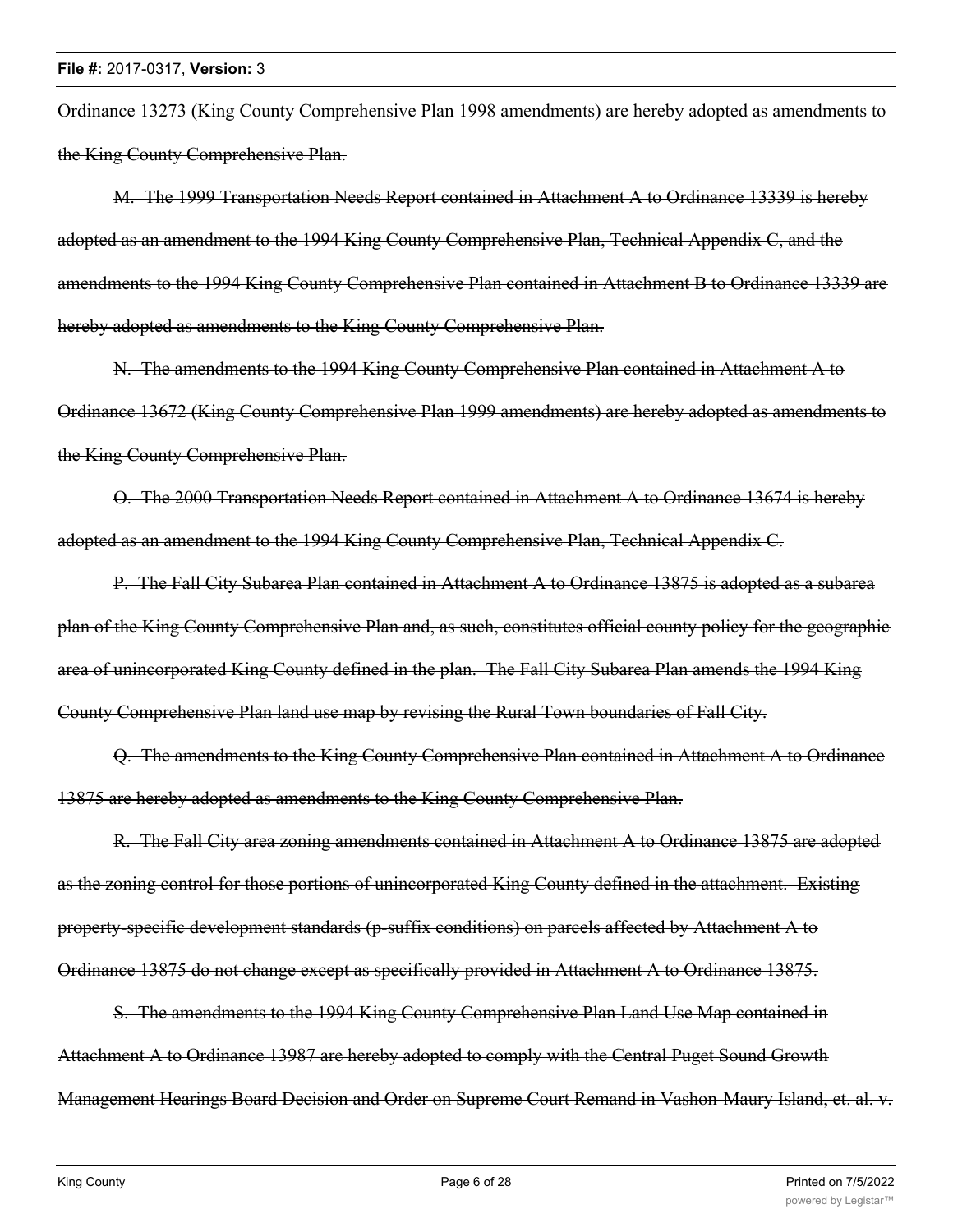King County, Case No. 95-3-0008 (Bear Creek Portion).

T. The 2001 transportation needs report contained in Attachment A to Ordinance 14010 is hereby adopted as an amendment to the 1994 King County Comprehensive Plan, technical appendix C.

U. The amendments to the 1994 King County Comprehensive Plan contained in Attachments A, B and C to Ordinance 14044 (King County Comprehensive Plan 2000) are hereby adopted as amendments to the King County Comprehensive Plan. Attachment A to Ordinance 14044 amends the policies, text and maps of the Comprehensive Plan. Amendments to the policies are shown with deleted language struck out and new language underlined. The text and maps in Attachment A to Ordinance 14044 replace the previous text and maps in the Comprehensive Plan. Attachment B to Ordinance 14044 contains technical appendix A (capital facilities), which replaces technical appendix A to the King County Comprehensive Plan, technical appendix C (transportation), which replaces technical appendix C to the King County Comprehensive Plan, and technical appendix M (public participation), which is a new technical appendix that describes the public participation process for the King County Comprehensive Plan 2000. Attachment C to Ordinance 14044 includes amendments to the King County Comprehensive Plan Land Use Map. The land use amendments contained in Attachment C to Ordinance 14044 are adopted as the official land use designations for those portions of unincorporated King County defined in Attachment C to Ordinance 14044.

V. The Snoqualmie Urban Growth Area Subarea Plan contained in Attachment A to Ordinance 14117 is adopted as a subarea plan of the King County Comprehensive Plan and, as such, constitutes official county policy for the geographic area of unincorporated King County defined in the plan. Attachment B to Ordinance 14117 amends the King County Comprehensive Plan 2000 land use map by revising the Urban Growth Area for the City of Snoqualmie. Attachment C to Ordinance 14117 amends the policies of the Comprehensive Plan.

W. The Snoqualmie Urban Growth Area Subarea Plan area zoning amendments in Attachment D to Ordinance 14117 are adopted as the zoning control for those portions of unincorporated King County defined in the attachment. Existing property-specific development standards (p-suffix conditions) on parcels affected by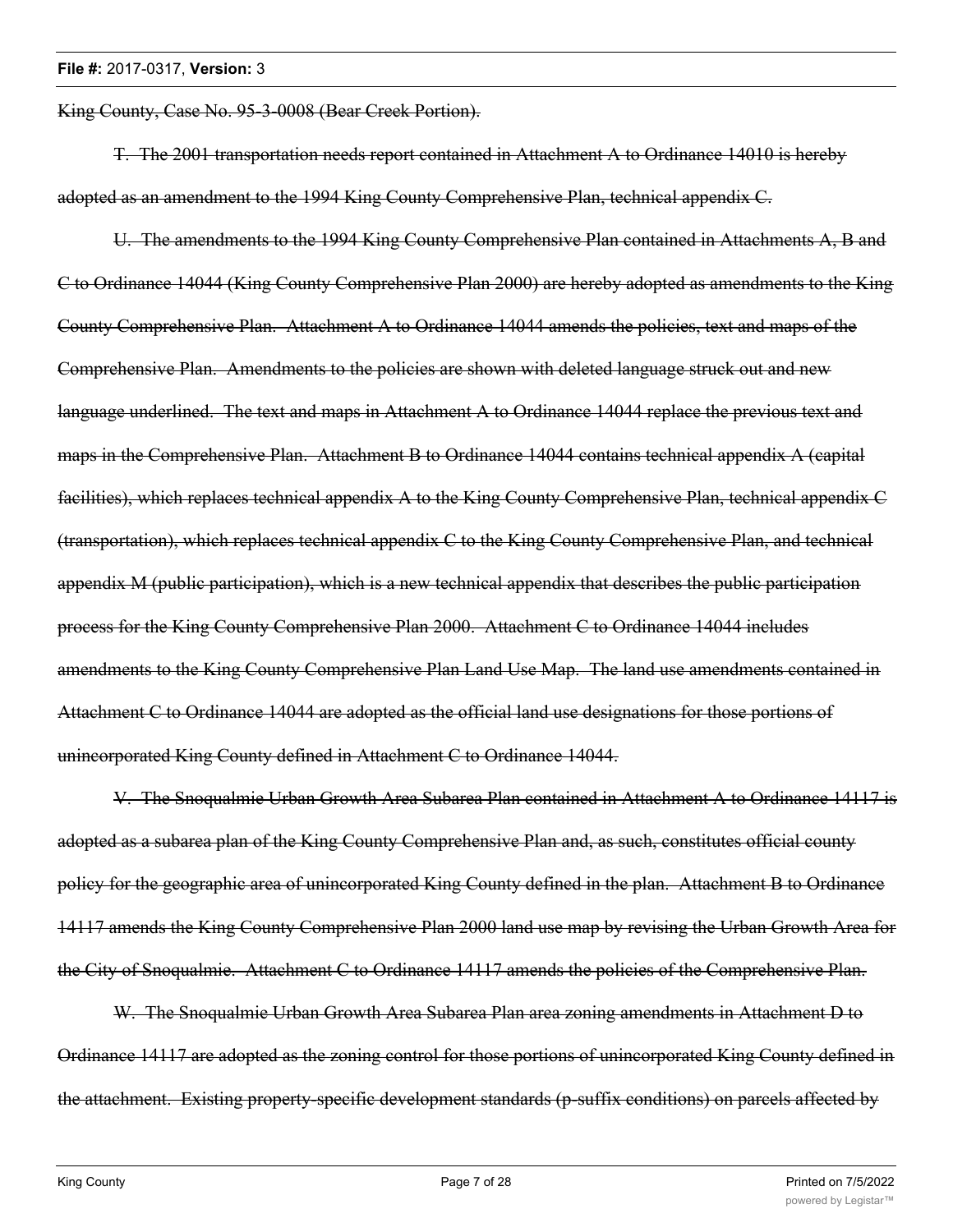Attachment D to Ordinance 14117 do not change

X. The amendments to the King County Comprehensive Plan 2000 contained in Attachment B to Ordinance 14156 are hereby adopted as amendments to the King County Comprehensive Plan.

Y. The amendments to the King County Comprehensive Plan 2000 contained in Attachment A to Ordinance 14185 are hereby adopted as amendments to the King County Comprehensive Plan in order to comply with the order of the Central Puget Sound Growth Management Hearings Board in Green Valley et al, v. King County, CPSGMHB Case No. 98-3-0008c, Final Decision and Order (1998) and the order of the Washington Supreme Court in King County v. Central Puget Sound Growth Management Hearings Board, 142 Wn.2d 543, 14 P.3d 133 (2000).

Z. The amendments to the King County Comprehensive Plan 2000 contained in Attachment A to Ordinance 14241 (King County Comprehensive Plan 2001 Amendments) are hereby adopted as amendments to the King County Comprehensive Plan.

AA. The amendment to the King County Comprehensive Plan 2000 contained in Attachment A to Ordinance 14286 is hereby adopted as an amendment to the King County Comprehensive Plan in order to comply with the Central Puget Sound Growth Management Hearings Board's Final Decision and Order in Forster Woods Homeowners' Association and Friends and Neighbors of Forster Woods, et al. v. King County, Case No. 01-3-0008c (Forster Woods), dated November 6, 2001.

BB. The amendments to the King County Comprehensive Plan 2000 contained in Attachment A to Ordinance 14448 (King County Comprehensive Plan 2002 Amendments) are hereby adopted as amendments to the King County Comprehensive Plan.

CC. The amendments to the King County Comprehensive Plan 2000 contained in Attachment A to Ordinance 14775 (King County Comprehensive Plan 2003 Amendments) are hereby adopted as amendments to the King County Comprehensive Plan.

DD. The amendments to the King County Comprehensive Plan 2000 contained in Attachments A, B, C,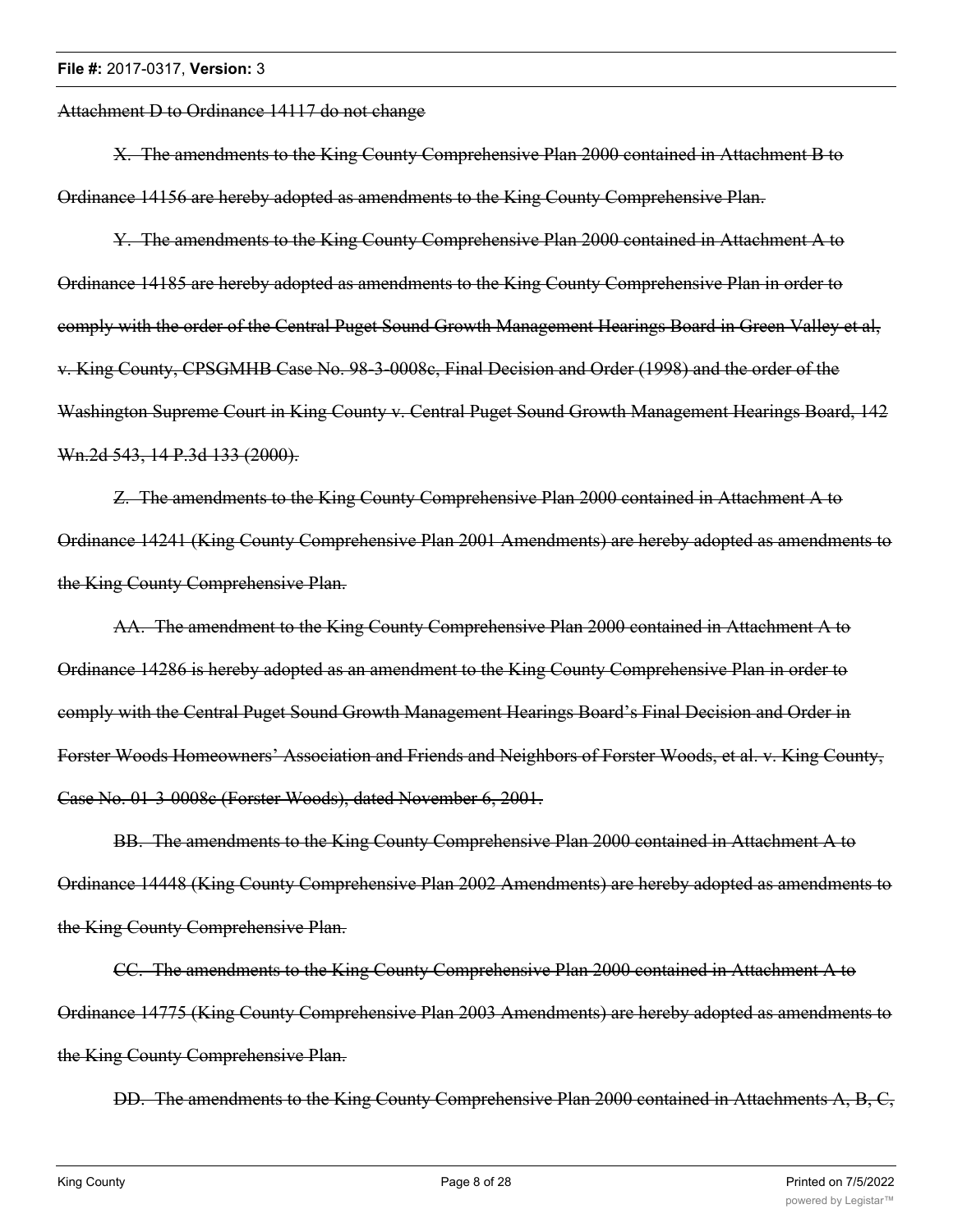D and E to Ordinance 15028 (King County Comprehensive Plan 2004) are hereby adopted as amendments to the King County Comprehensive Plan. Attachment A, Part I, to Ordinance 15028 amends the policies, text and maps of the Comprehensive Plan. Attachment A, Part II, to Ordinance 15028 includes amendments to the King County Comprehensive Plan Land Use Map. The land use amendments contained in Attachment A, Part II, to Ordinance 15028 are adopted as the official land use designations for those portions of unincorporated King County defined in Attachment A, Part II, to Ordinance 15028. Attachment B to Ordinance 15028 contains Technical Appendix A (Capital Facilities), which replaces technical appendix A to the King County Comprehensive Plan. Attachment C to Ordinance 15028 contains Technical Appendix B (Housing), which replaces Technical Appendix B to the King County Comprehensive Plan. Attachment D to Ordinance 15028 contains Technical Appendix C (Transportation), which replaces Technical Appendix C to the King County Comprehensive Plan 2000. Attachment E to Ordinance 15028 contains Technical Appendix D (Growth Targets and the Urban Growth Area 2004).

EE. The 2004 transportation needs report contained in Attachment A to Ordinance 15077 is hereby adopted as an amendment to the 2004 King County Comprehensive Plan, technical appendix C.

FF. The amendments to the King County Comprehensive Plan 2004 contained in Attachment A to Ordinance 15244 (King County Comprehensive Plan 2005 Amendments) are hereby adopted as amendments to the King County Comprehensive Plan.

GG. Attachment A to Ordinance 15326, which is the King County Comprehensive Plan Sammamish Agricultural Production District Subarea Plan dated November 7, 2005, is hereby adopted as an amendment to the 2004 King County Comprehensive Plan, as amended, in order to comply with the Central Puget Sound Growth Management Hearings Board's Final Decision and Order in Maxine Keesling v. King County, Case No. 04-3-0024 (Keesling III), dated May 31, 2005.

HH. The amendments to the King County Comprehensive Plan 2004 contained in Attachments A, B, C and D to Ordinance 15607 are hereby adopted as amendments to the King County Comprehensive Plan.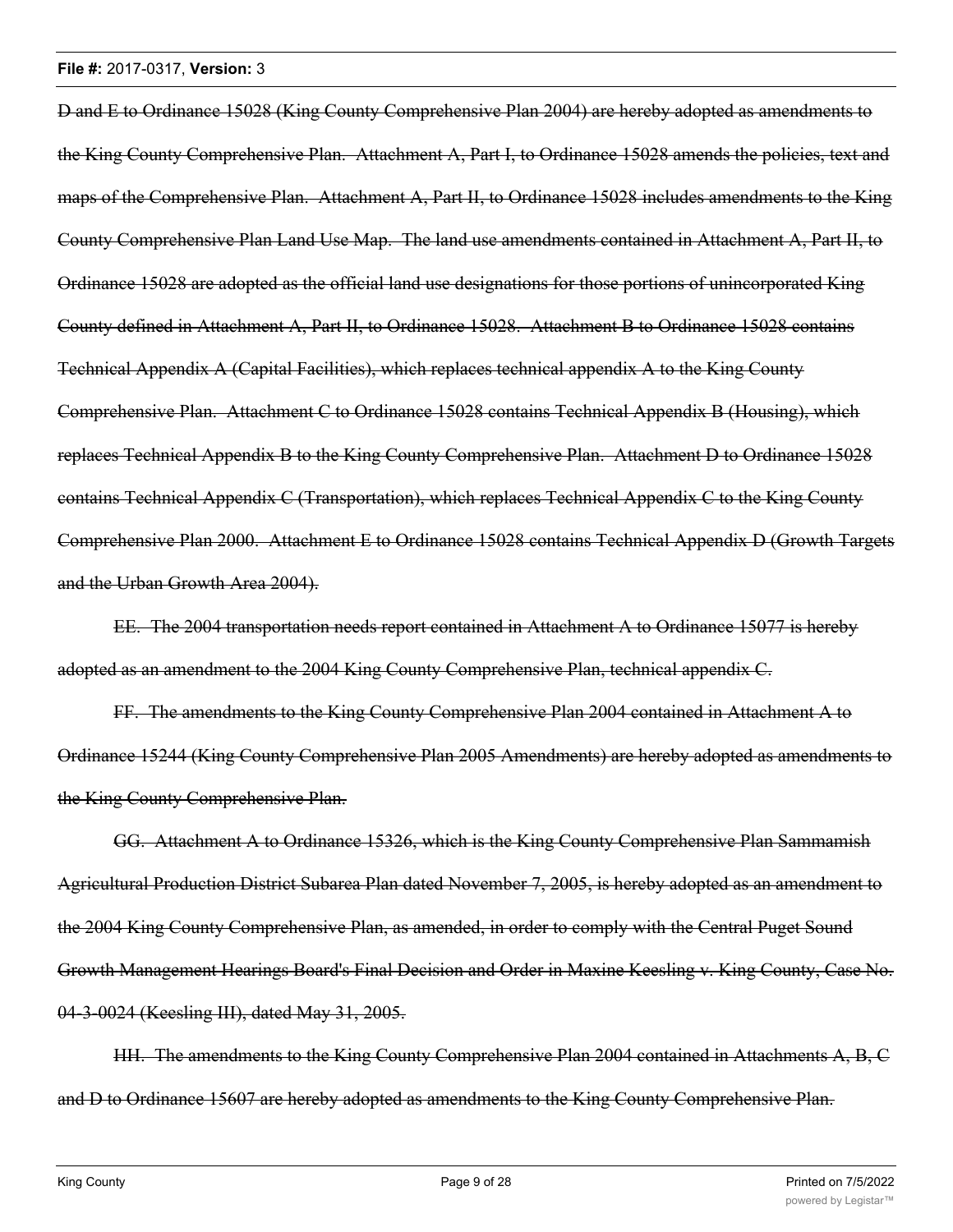Attachment A to Ordinance 15607 (Amendment to the King County Comprehensive Plan 2004) amends the policies and maps of the King County Comprehensive Plan. Attachment B to Ordinance 15607 contains technical appendix O (Regional Trail Needs Report). Attachment C to Ordinance 15607 amends King County Comprehensive Plan, Technical Appendix C (Transportation), by replacing the transportation needs report. Attachment D to Ordinance 15607 amends King County Comprehensive Plan, Technical Appendix C (Transportation), by replacing the arterial functional classification map.

II. Attachment A to Ordinance 15772, which is the King County Comprehensive Plan Juanita Firs Subarea Plan, dated February 20, 2007, is hereby adopted as an amendment to the King County Comprehensive Plan as amended.

JJ. The amendments to the King County Comprehensive Plan 2004 contained in Attachments A, B, C, D, E and F to Ordinance 16263 are hereby adopted as amendments to the King County Comprehensive Plan. Attachment A to Ordinance 16263 amends the policies, text and maps of the Comprehensive Plan and amends King County Comprehensive Plan Land Use Zoning. The land use amendments contained in Attachment A to Ordinance 16263 are adopted as the official land use designations for those portions of unincorporated King County defined in Attachment A to Ordinance 16263. Attachment B to Ordinance 16263 contain[s] Technical Appendix A (Capital Facilities), which replaces Technical Appendix A to the King County Comprehensive Plan 2004. Attachment C to Ordinance 16263 contains Technical Appendix B (Housing), which replaces Technical Appendix B to the King County Comprehensive Plan 2004. Attachment D to Ordinance 16263 contains Technical Appendix C (Transportation), which replaces Technical Appendix C to the King County Comprehensive Plan 2004. Attachment E to Ordinance 16263 contains the transportation needs report, which replaces the transportation needs report in Technical Appendix C to the King County Comprehensive Plan 2004. Attachment F to Ordinance 16263 contains Technical Appendix D (Growth Targets and the Urban Growth Area 2008).

KK. The amendments to the 2008 King County Comprehensive Plan, contained in Attachments A, B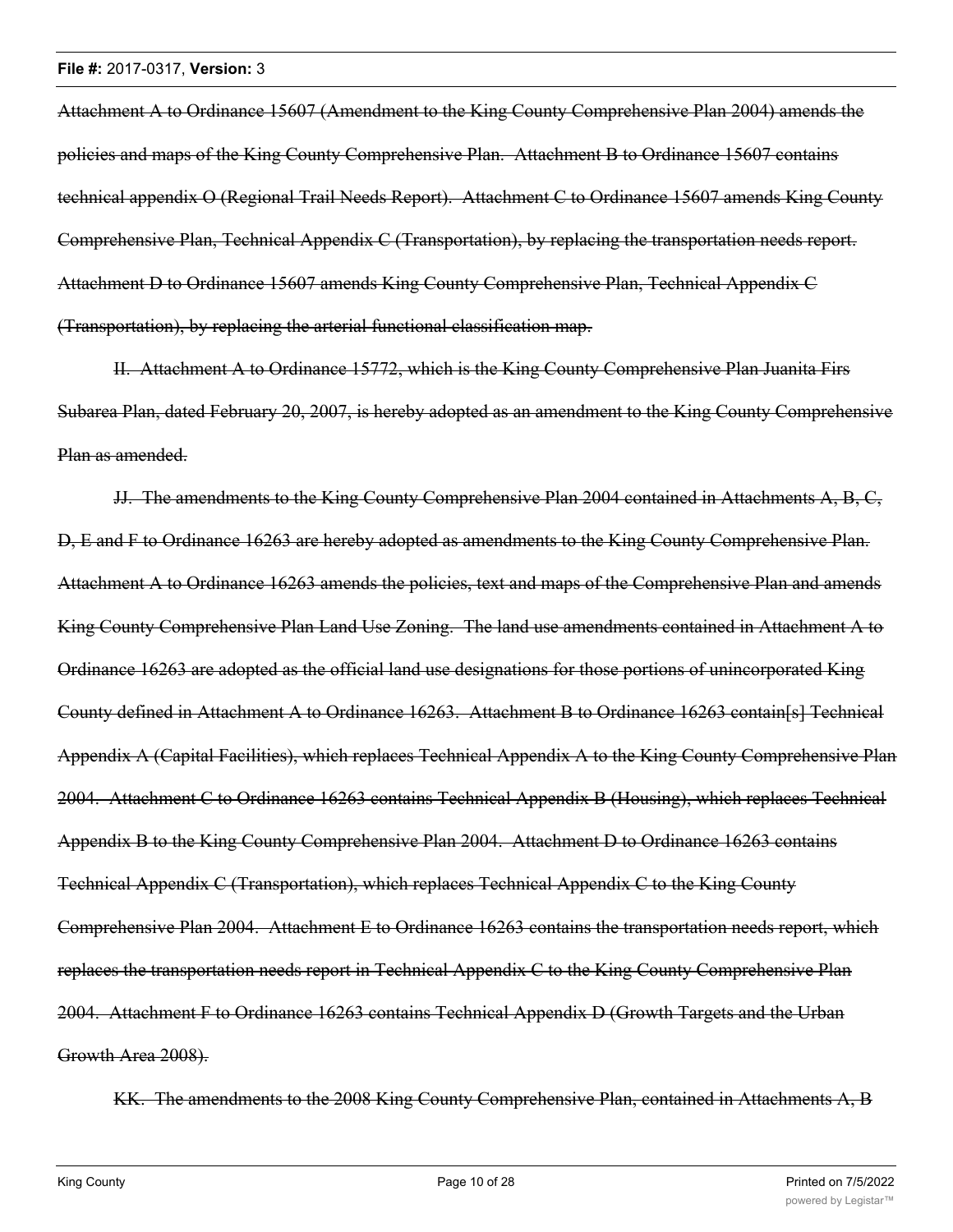and C to Ordinance 16949 are hereby adopted as amendments to the King County Comprehensive Plan. Attachment A to Ordinance 16949 is Technical and Editorial Corrections, dated March 1, 2010. Attachment B to Ordinance 16949 is the King County Issaquah Highlands Area Zoning Study, dated September 13, 2010. Attachments A and B to Ordinance 16949 amend policies, text and maps of the Comprehensive Plan and amend King County Comprehensive Plan Land Use Zoning. The land use amendments contained in Attachment B to Ordinance 16949 are adopted as the official land use designations for those portions of unincorporated King County defined in Attachment B to Ordinance 16949. Attachment C to Ordinance 16949 is the 2010 update of the Transportation Needs Report and amends the 2008 King County Comprehensive Plan, Technical Appendix C.

LL. The amendments to the King County Comprehensive Plan 2008 contained in Attachment A to Ordinance 16985 are hereby adopted as amendments to the King County Comprehensive Plan. Attachment A to Ordinance 16985 amends the policies and goals of the King County Shoreline Master Program, consistent with chapter 90.58 RCW and chapter 173-26 WAC, and adds a new chapter 5 to the King County Comprehensive Plan.))

SECTION 4. A. Attachments A, B, and C to this ordinance are adopted as amendments to the 2016 King County Comprehensive Plan, as adopted in Ordinance 18472 and its attachments.

B. The 2017 Vashon-Maury Island Community Service Area Subarea Plan in Attachment A to this ordinance is hereby adopted as an amendment to and element of the 2016 King County Comprehensive Plan.

C. The land use and zoning amendments contained in Attachments B and C to this ordinance are hereby adopted as the official land use and zoning controls for those portions of unincorporated King County defined in Attachments B and C to this ordinance.

D. The policies, text and maps of the 2016 King County Comprehensive Plan are hereby amended as shown in Attachment C to this ordinance.

SECTION 5. Ordinance 17842, Section 3, as amended, and K.C.C. 20.12.017 are each hereby amended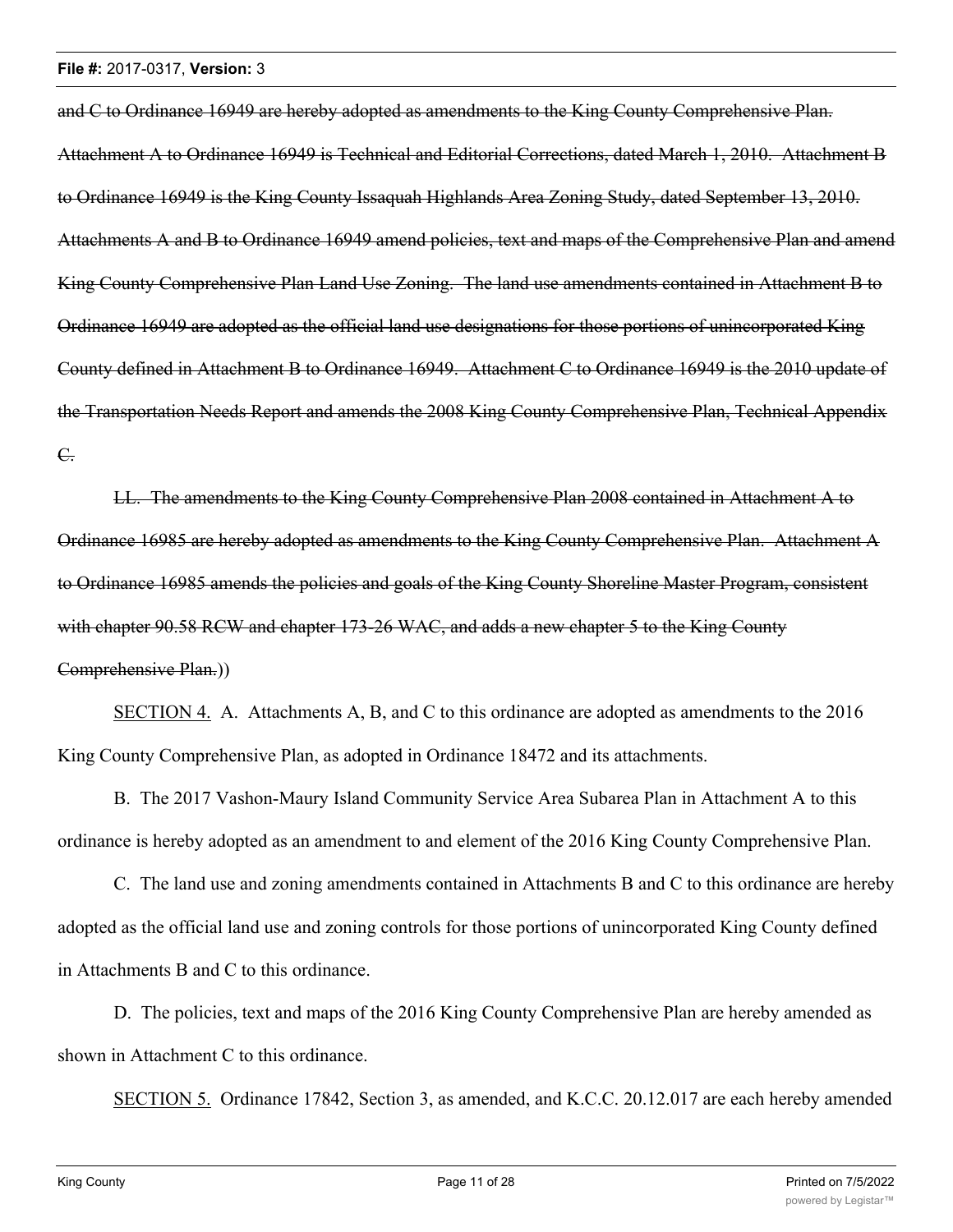to read as follows:

The following provisions complete the zoning conversion from K.C.C. Title 21 to Title 21A pursuant to K.C.C. 21A.01.070:

A. Ordinance 11653 adopts area zoning to implement the 1994 King County Comprehensive Plan pursuant to the Washington State Growth Management Act RCW 36.760A. Ordinance 11653 also converts existing zoning in unincorporated King County to the new zoning classifications in the 1993 Zoning Code, codified in Title 21A, pursuant to the area zoning conversion guidelines in K.C.C. 21A.01.070. The following are adopted as attachments to Ordinance 11653:

Appendix A: 1994 Zoning Atlas, dated November 1994, as amended December 19, 1994.

Appendix B: Amendments to Bear Creek Community Plan P-Suffix Conditions.

Appendix C: Amendments to Federal Way Community Plan P-Suffix Conditions.

Appendix D: Amendments to Northshore Community Plan P-Suffix Conditions.

Appendix E: Amendments to Highline Community Plan P-Suffix Conditions.

Appendix F: Amendments to Soos Creek Community Plan P-Suffix Conditions.

Appendix G: Amendments to Vashon Community Plan P-Suffix Conditions.

Appendix H: Amendments to East Sammamish Community Plan P-Suffix Conditions.

Appendix I: Amendments to Snoqualmie Valley Community Plan P-Suffix Conditions.

Appendix J: Amendments to Newcastle Community Plan P-Suffix Conditions.

Appendix K: Amendments to Tahoma/Raven Heights Community Plan P-Suffix Conditions.

Appendix L: Amendments to Enumclaw Community Plan P-Suffix Conditions.

Appendix M: Amendments to West Hill Community Plan P-Suffix Conditions.

Appendix N: Amendments to Resource Lands Community Plan P-Suffix Conditions.

Appendix O: 1994 Parcel List, as amended December 19, 1994.

Appendix P: Amendments considered by the council January 9, 1995.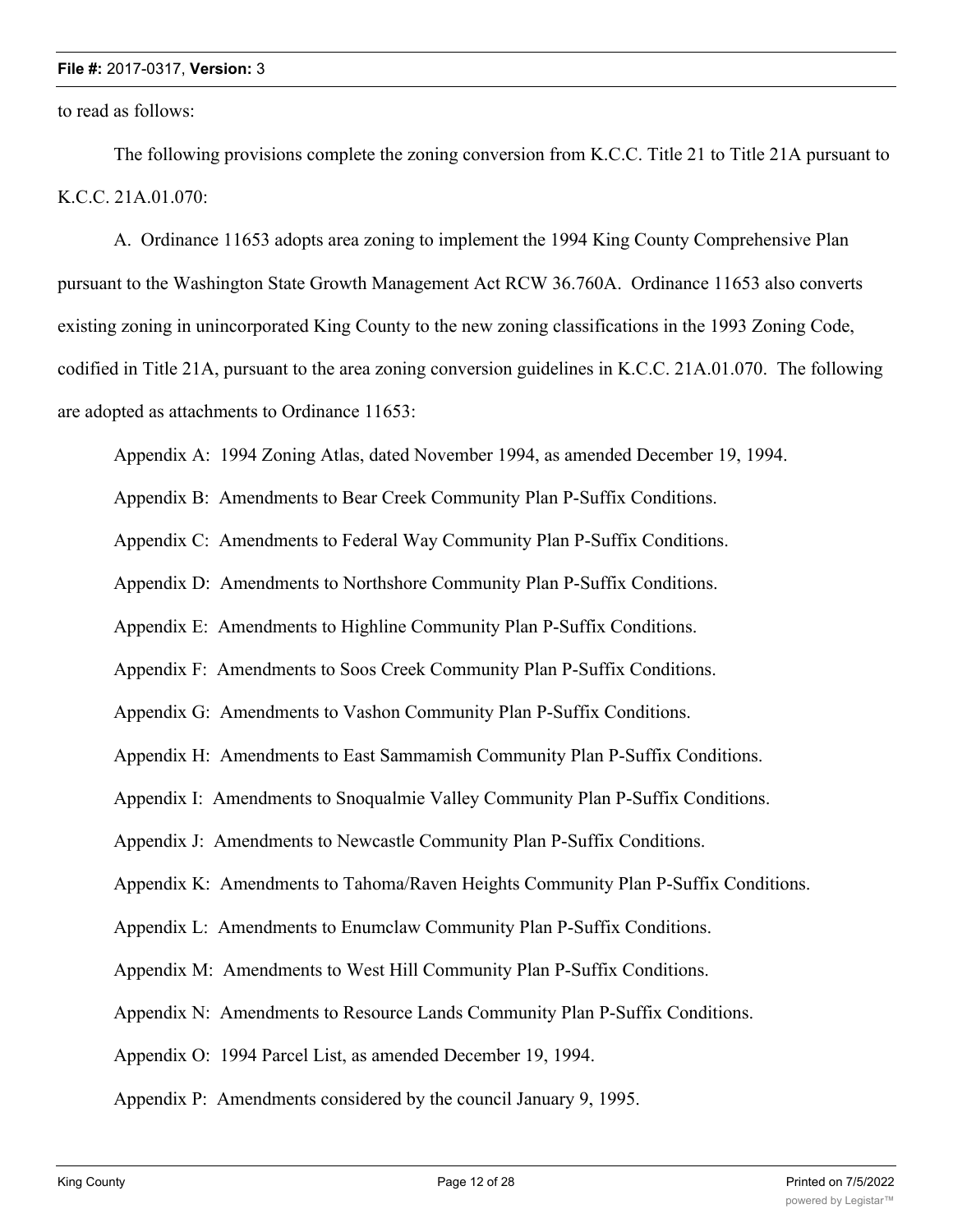B. Area zoning adopted by Ordinance 11653, including potential zoning, is contained in Appendices A and O. Amendments to area-wide P-suffix conditions adopted as part of community plan area zoning are contained in Appendices B through N. Existing P-suffix conditions whether adopted through reclassifications or community plan area zoning are retained by Ordinance 11653 except as amended in Appendices B through N.

C. The department is hereby directed to correct the official zoning map in accordance with Appendices A through P of Ordinance 11653.

D. The 1995 area zoning amendments attached to Ordinance 12061 in Appendix A are adopted as the official zoning control for those portions of unincorporated King County defined therein.

E. Amendments to the 1994 King County Comprehensive Plan area zoning, Ordinance 11653 Appendices A through P, as contained in Attachment A to Ordinance 12170 are hereby adopted to comply with the Decision and Order of the Central Puget Sound Growth Management Hearings Board in Vashon-Maury Island, et. al. v. King County, Case No. 95-3-0008.

F. The Vashon ((Town Plan)) Area Zoning( $(\frac{1}{2}$  as Attachment K to)) adopted in Ordinance 12824, as amended, including as amended by Ordinance 17842 and Ordinance 18427, is adopted as the official zoning control for that portion of unincorporated King County defined therein.

G. The 1996 area zoning amendments attached to Ordinance 12531 in Appendix A are adopted as the official zoning control for those portions of unincorporated King County defined therein. Existing p-suffix conditions whether adopted through reclassifications or area zoning are retained by Ordinance 12531.

H. The Black Diamond Urban Growth Area Zoning Map attached to Ordinance 12533 as Appendix B is adopted as the official zoning control for those portions of unincorporated King County defined therein. Existing p-suffix conditions whether adopted through reclassifications or area zoning are retained by Ordinance 12533.

I. The King County Zoning Atlas is amended to include the area shown in Appendix B as UR - Urban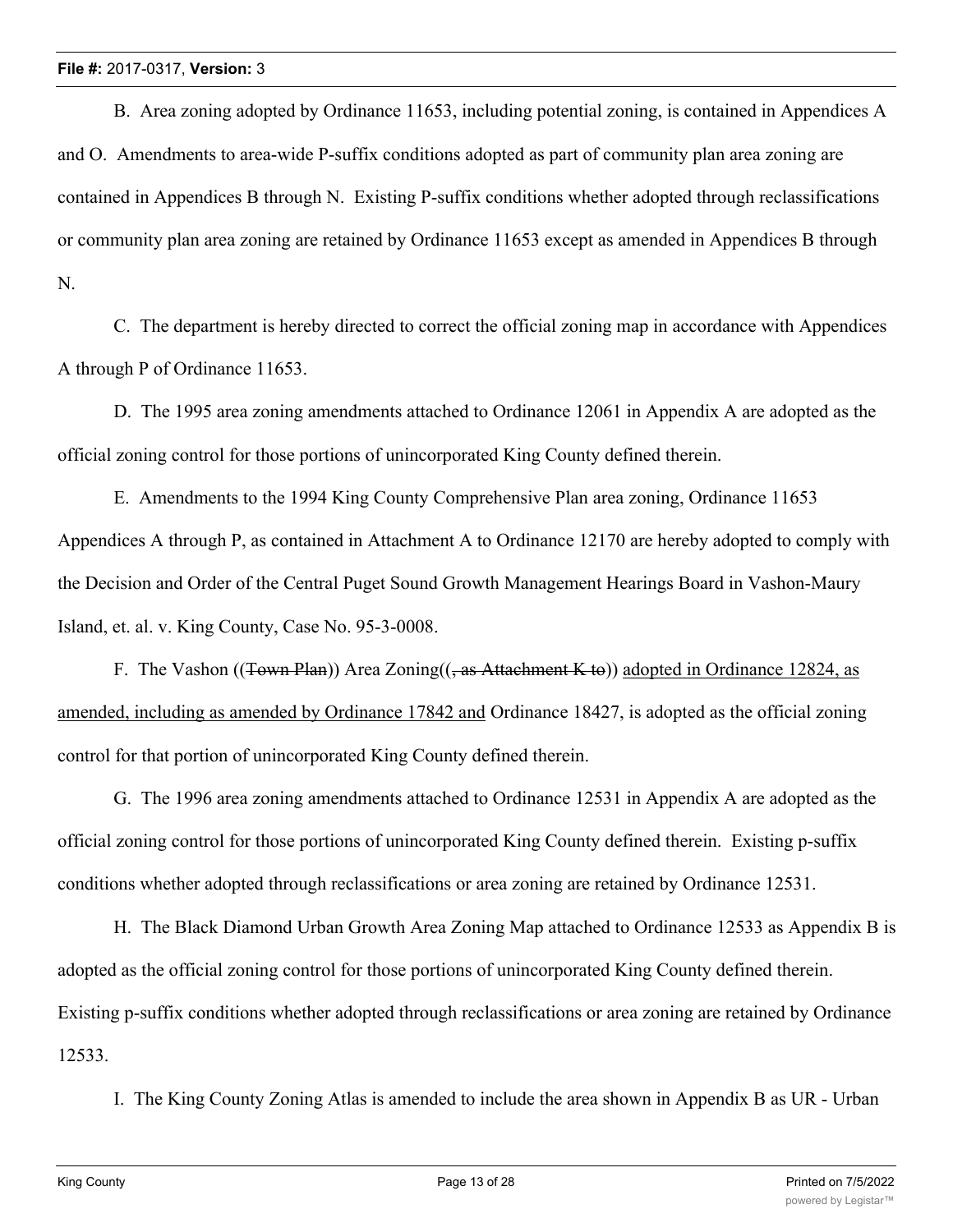Reserve, one DU per 5 acres. Existing p-suffix conditions whether adopted through reclassifications or area zoning are retained by Ordinance 12535. The language from Ordinance 12535, Section 1.D., shall be placed on the King County Zoning Atlas page #32 with a reference marker on the area affected by Ordinance 12535.

J. The Northshore Community Plan Area Zoning is amended to add the Suffix "-DPA, Demonstration Project Area", to the properties identified on Map A attached to Ordinance 12627.

K. The special district overlays, as designated on the map attached to Ordinance 12809 in Appendix A, are hereby adopted pursuant to K.C.C. 21A.38.020 and 21A.38.040.

L. The White Center Community Plan Area Zoning, as revised in the Attachments to Ordinance 11568, is the official zoning for those portions of White Center in unincorporated King county defined herein.

M. Ordinance 12824 completes the zoning conversion process begun in Ordinance 11653, as set forth in K.C.C. 21A.01.070, by retaining, repealing, replacing or amending previously adopted p-suffix conditions or property-specific development standards pursuant to K.C.C. 21A.38.020 and K.C.C. 21A.38.030 as follows:

 1. Resolutions 31072, 32219, 33877, 33999, 34493, 34639, 35137, and 37156 adopting individual zone reclassifications are hereby repealed and p-suffix conditions are replaced by the property specific development standards as set forth in Appendix A to Ordinance  $12824$ ( $\epsilon$ ));

 2. All ordinances adopting individual zone reclassifications effective prior to February 2, 1995, including but not limited to Ordinances 43, 118, 148, 255, 633, 1483, 1543, 1582, 1584, 1728, 1788, 2487, 2508, 2548, 2608, 2677, 2701, 2703, 2765, 2781, 2840, 2884, 2940, 2958, 2965, 2997, 3239, 3262, 3313, 3360, 3424, 3494, 3496, 3501, 3557, 3561, 3641, 3643, 3744, 3779, 3901, 3905, 3953, 3988, 4008, 4043, 4051, 4053, 4082, 4094, 4137, 4289, 4290, 4418, 4560, 4589, 4703, 4706, 4764, 4767, 4867, 4812, 4885, 4888, 4890, 4915, 4933, 4956, 4970, 4978, 5087, 5114, 5144, 5148, 5171, 5184, 5242, 5346, 5353, 5378, 5453, 5663, 5664, 5689, 5744, 5752, 5755, 5765, 5854, 5984, 5985, 5986, 6059, 6074, 6113, 6151, 6275, 6468, 6497, 6618, 6671, 6698, 6832, 6885, 6916, 6966, 6993, 7008, 7087, 7115, 7207, 7328, 7375, 7382, 7396, 7583, 7653, 7677, 7694, 7705, 7757, 7758, 7821, 7831, 7868, 7944, 7972, 8158, 8307, 8361, 8375, 8427, 8452, 8465, 8571, 8573, 8603, 8718,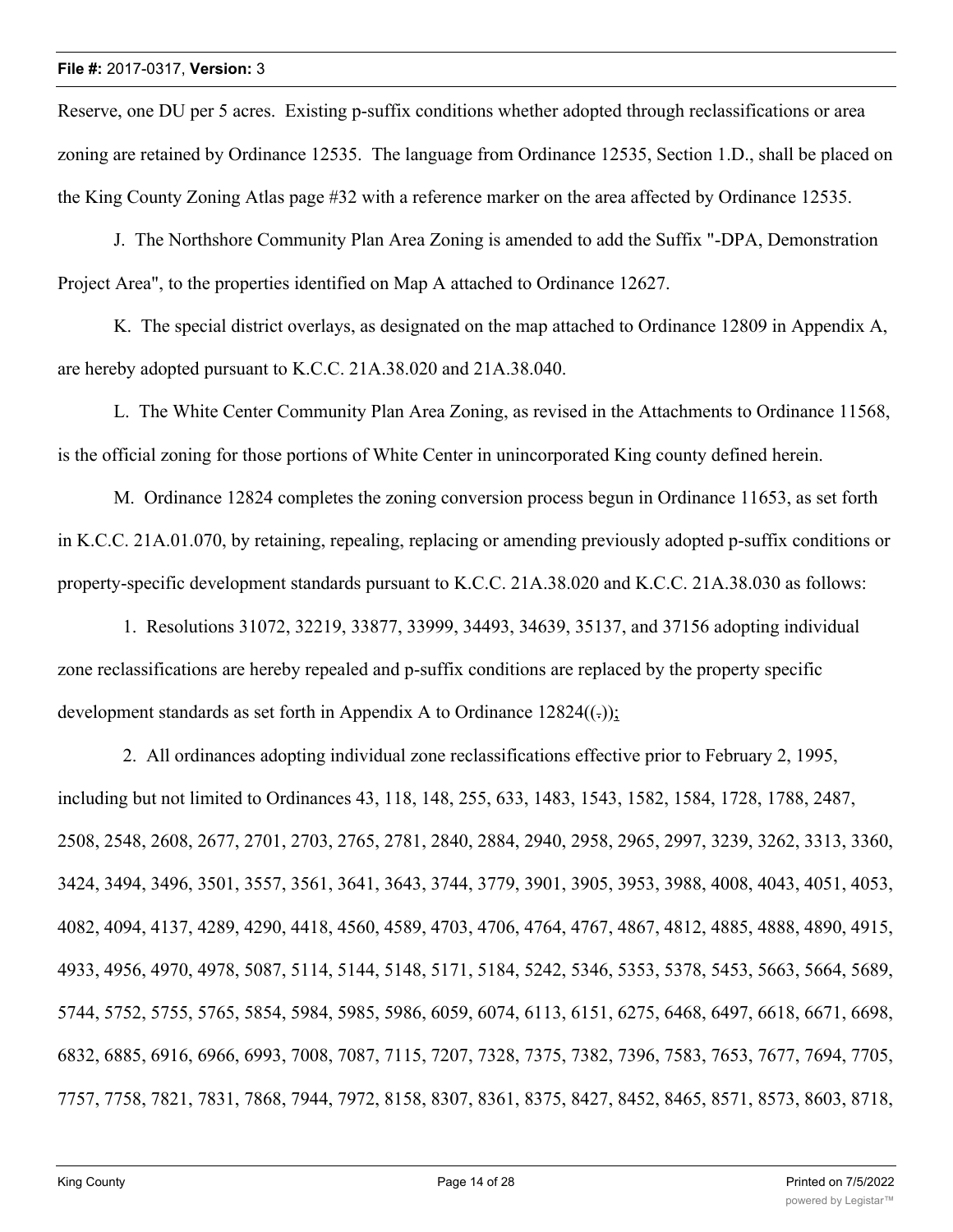8733, 8786, 8796, 8825, 8858, 8863, 8865, 8866, 9030, 9095, 9189, 9276, 9295, 9476, 9622, 9656, 9823, 9991, 10033, 10194, 10287, 10419, 10598, 10668, 10781, 10813, 10970, 11024, 11025, 11271, and 11651, are hereby repealed and p-suffix conditions are replaced by the property specific development standards as set forth in Appendix A to Ordinance  $12824(()$ ;

 3. All ordinances establishing individual reclassifications effective after February 2, 1995, are hereby amended, as set forth in Appendix C to Ordinance 12824, to retain, repeal or amend the property specific development standards (p-suffix conditions) contained therein( $(\cdot)$ );

 4. All ordinances adopting area zoning pursuant to Resolution 25789 or converted by Ordinance 11653 are repealed as set forth in subsection M.4.a. through n. of this section. All p-suffix conditions contained therein are repealed or replaced by adopting the property specific development standards as set forth in Appendix A to Ordinance 12824, the special district overlays as designated in Appendix B to Ordinance 12824 or the special requirements as designated in Appendix A to Ordinance 12822.

a. The Highline Area Zoning attached to Ordinance 3530, as amended, is hereby repealed.

 b. The Shoreline Community Plan Area Zoning, attached to Ordinance 5080 as Appendix B, as amended, is hereby repealed.

 c. The Newcastle Community Plan Area Zoning, attached to Ordinance 6422 as Appendix B, as amended is hereby repealed.

 d. The Tahoma/Raven Heights Community Plan Area Zoning, attached to Ordinance 6986 as Appendix B, as amended, is hereby repealed.

 e. The Revised Federal Way area zoning, adopted by Ordinance 7746, as amended, is hereby repealed.

 f. The Revised Vashon Community Plan Area Zoning, attached to Ordinance 7837 as Appendix B, as amended, is hereby repealed.

g. The Bear Creek Community Plan Area Zoning, attached to Ordinance 8846 as Appendix B, as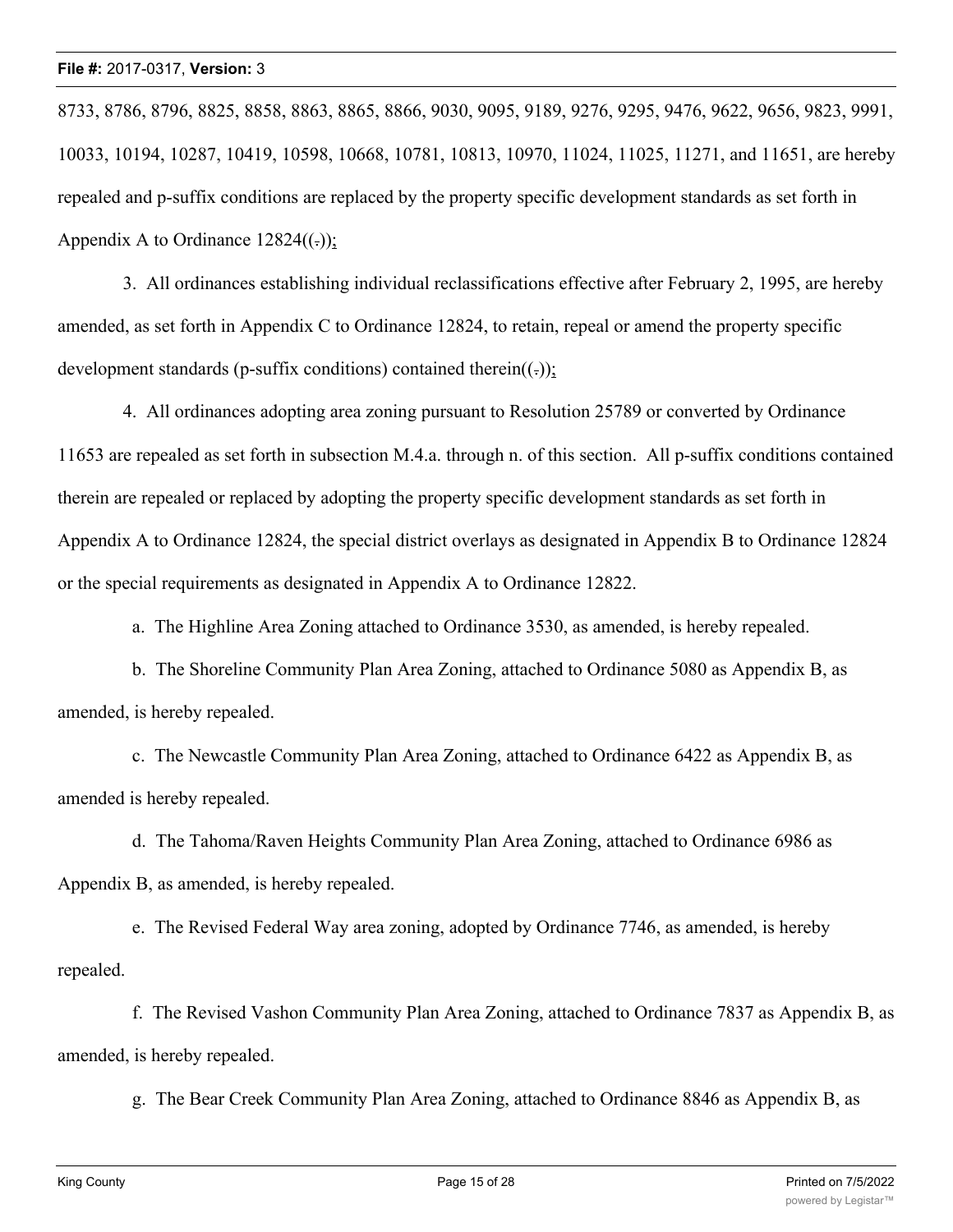amended, is hereby repealed.

h. The Resource Lands Area Zoning, adopted by Ordinance 8848, as amended, is hereby repealed.

 i. The Snoqualmie Valley Community Plan Area Zoning, as adopted by Ordinance 9118, is hereby repealed.

 j. The Enumclaw Community Plan Area Zoning attached to Ordinance 9499, as amended, is hereby repealed.

 k. The Soos Creek Community Plan Update Area Zoning, adopted by Ordinance 10197, Appendix B, as amended, is hereby repealed.

 l. The Northshore Area Zoning adopted by Ordinance 10703 as Appendices B and E, as amended, is hereby repealed.

 m. The East Sammamish Community Plan Update Area Zoning, as revised in Appendix B attached to Ordinance 10847, as amended, is hereby repealed.

 n. The West Hill Community Plan Area Zoning adopted in Ordinance 11116, as amended, is hereby repealed $((.)$ ; and

 5. All ordinances adopting area zoning pursuant to Title 21A and not converted by Ordinance 11653, including community or comprehensive plan area zoning and all subsequent amendments thereto, are amended as set forth in subsection M.5.a. through f. All property specific development standards (p-suffix conditions) are retained, repealed, amended or replaced by the property specific development standards as set forth in Appendix A to Ordinance 12824, the special district overlays as designated in Appendix B to Ordinance 12824 or the special requirements as designated in Appendix A to Ordinance 12822.

 a. The White Center Community Plan Area Zoning, contained in the Attachments to Ordinance 11568, as subsequently amended, is hereby further amended as set forth in Appendix D to Ordinance 12824.

 b. All property specific development standards established in Ordinance 11653, as amended, are hereby amended as set forth in Appendix E to Ordinance 12824.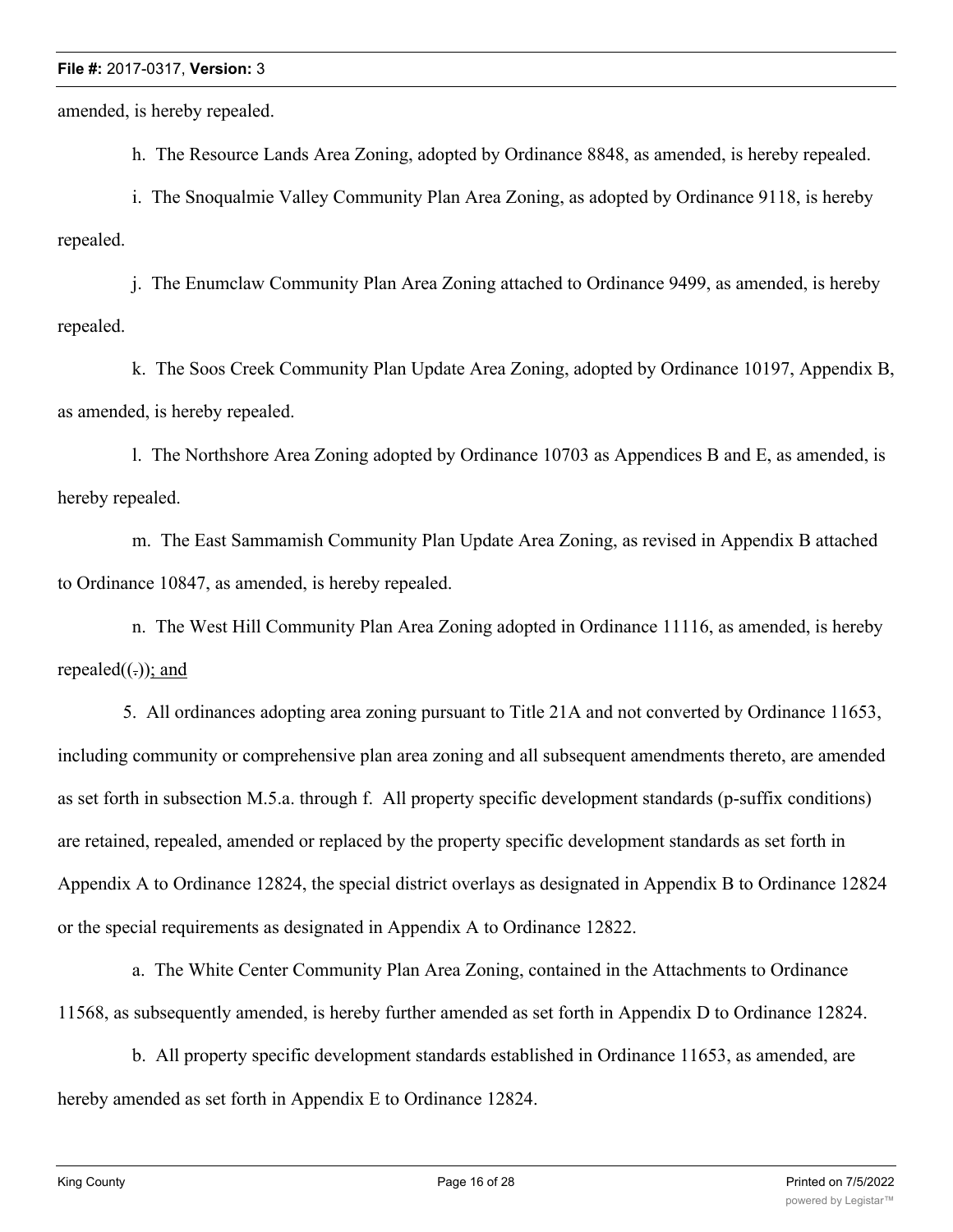c. All property specific development standards established in Attachment A to Ordinance 11747, as amended, are hereby amended as set forth in Appendix F.

 d. All property specific development standards established in Ordinance 12061, as amended, are hereby amended as set forth in Appendix G to Ordinance 12824.

 e. All property specific development standards established in Ordinance 12065, as amended, are hereby amended as set forth in K.C.C. 20.12.170.

 f. All property specific development standards established in Attachment A to Ordinance 12170, as amended, are hereby amended as set forth in Appendix H.

SECTION 6. Ordinance 12061, Section 4, and K.C.C. 20.12.325 are each hereby amended to read as follows:

 $((A))$  The 2017 Vashon $((\text{Tom}(1)$ -Maury Island Community Service Area Subarea Plan, dated (( June 1994)) December 4, 2017, ((a bound and published document, as revised by the Vashon Town Plan Committee through November 29, 1995)) in Attachment A to this ordinance, is ((to be reviewed by the King County Council and)) adopted as ((an initial)) a subarea plan ((for the Vashon Town Planning Area by March 31, 1996)) and an element of the 2016 King County Comprehensive Plan and, as such, constitutes official county policy for the geographic area of unincorporated King County defined in the plan.

SECTION 7. Ordinance 13147, Section 19, and K.C.C. 20.18.030 are each hereby amended to read as follows:

A. The King County Comprehensive Plan shall be amended in accordance with this chapter, which, in compliance with RCW 36.70A.130(2), establishes a public participation program whereby amendments are considered by the council no more frequently than once a year as part of the amendment cycle established in this chapter, except that the council may consider amendments more frequently to address:

1. Emergencies;

2. An appeal of the plan filed with the Central Puget Sound Growth Management Hearings Board or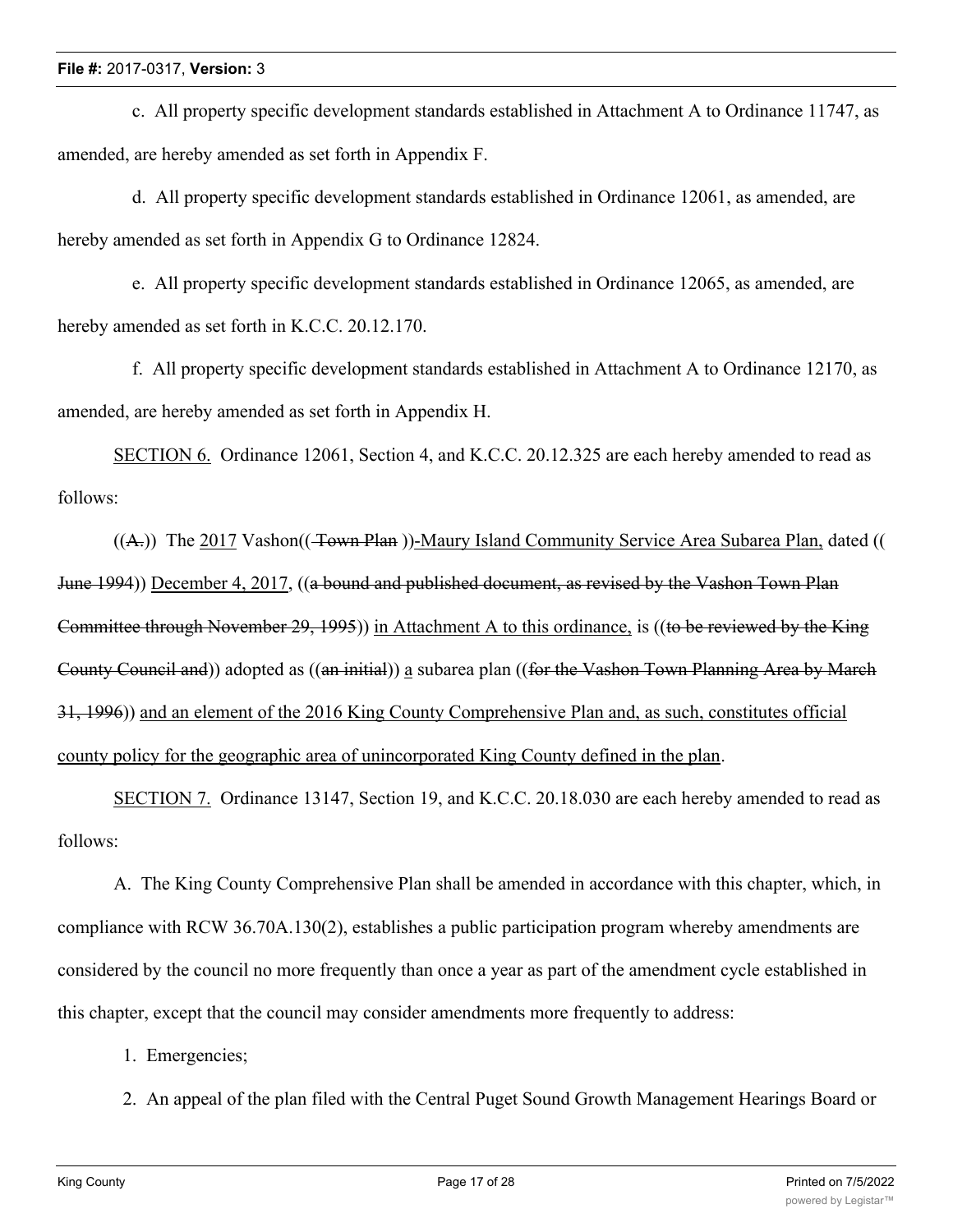with the court;

 3. The initial adoption of a subarea plan, which may amend the urban growth area boundary only to redesignate land within a joint planning area;

 4. An amendment of the capital facilities element of the Comprehensive Plan that occurs in conjunction with the adoption of the county budget under K.C.C. 4A.100.010; or

5. The adoption or amendment of a shoreline master program under chapter 90.58 RCW.

B. Every year the Comprehensive Plan may be amended to address technical updates and corrections, and to consider amendments that do not require substantive changes to policy language, changes to the priority areas map, or changes to the urban growth area boundary, except as permitted in subsection B.9. and 11. of this section. This review may be referred to as the annual cycle. The Comprehensive Plan, including subarea plans, may be amended in the annual cycle only to consider the following:

1. Technical amendments to policy, text, maps or shoreline designations;

- 2. The annual capital improvement plan;
- 3. The transportation needs report;
- 4. School capital facility plans;
- 5. Changes required by existing Comprehensive Plan policies;

6. Changes to the technical appendices and any amendments required thereby;

7. Comprehensive updates of subarea plans initiated by motion;

8. Changes required by amendments to the countywide planning policies or state law;

9. Redesignation proposals under the four-to-one program as provided for in this chapter;

10. Amendments necessary for the conservation of threatened and endangered species;

11. Site-specific land use map amendments that do not require substantive change to comprehensive

plan policy language and that do not alter the urban growth area boundary, except to correct mapping errors;

12. Amendments resulting from subarea studies required by comprehensive plan policy that do not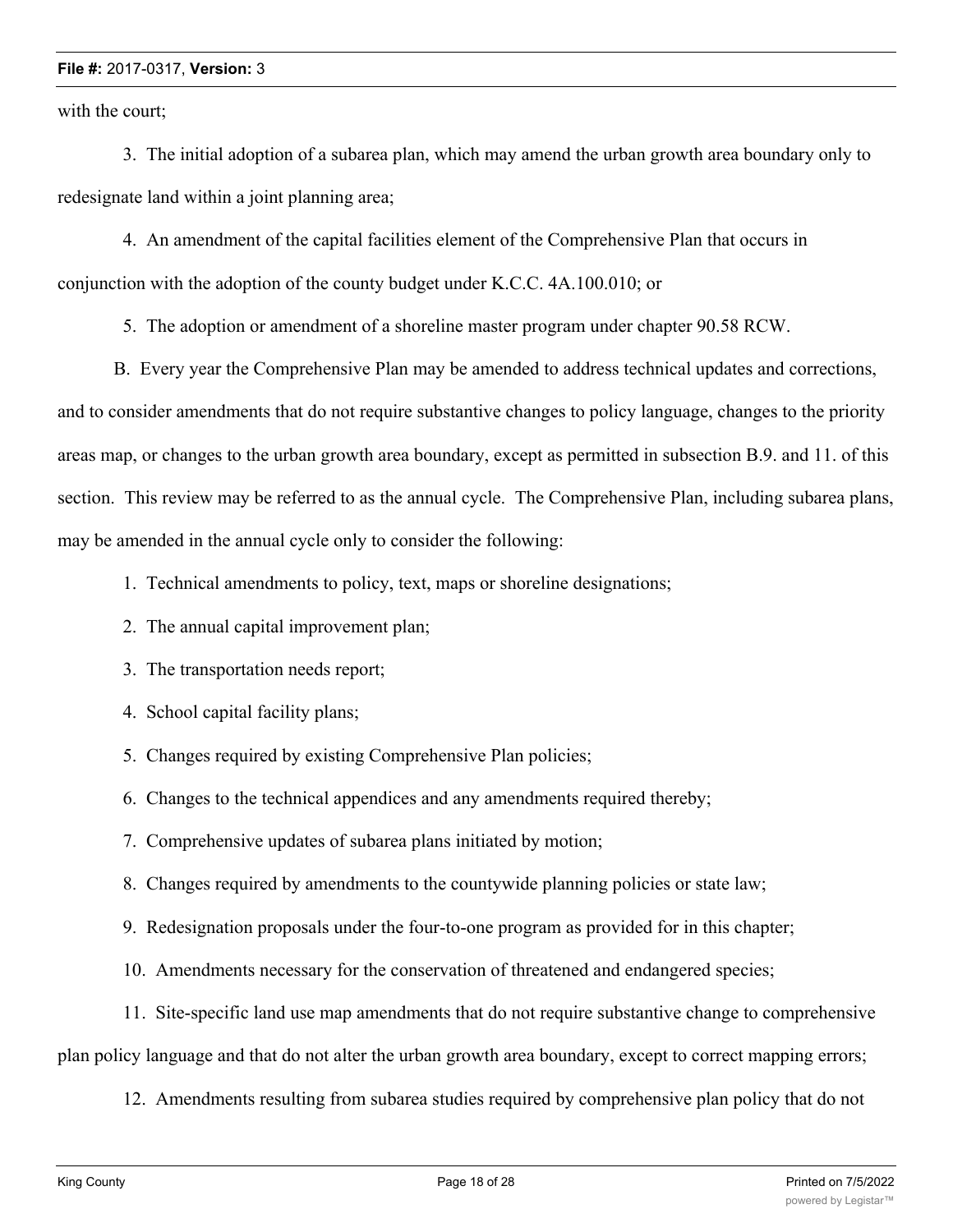require substantive change to comprehensive plan policy language and that do not alter the urban growth area boundary, except to correct mapping errors; ((and))

 13. Changes required to implement a study regarding the provision of wastewater services to a Rural Town. The amendments shall be limited to policy amendments and adjustment to the boundaries of the Rural Town as needed to implement the preferred option identified in the study; or

14. Adoption of community service area subarea plans.

C. Every fourth year beginning in 2000, the county shall complete a comprehensive review of the Comprehensive Plan in order to update it as appropriate and to ensure continued compliance with the GMA. This review may provide for a cumulative analysis of the twenty-year plan based upon official population growth forecasts, benchmarks and other relevant data in order to consider substantive changes to policy language and changes to the urban growth area. This comprehensive review shall begin one year in advance of the transmittal and may be referred to as the four-year cycle. The urban growth area boundaries shall be reviewed in the context of the four-year cycle and in accordance with countywide planning policy G-1 and RCW 36.70A.130. If the county determines that the purposes of the Comprehensive Plan are not being achieved as evidenced by official population growth forecasts, benchmarks, trends and other relevant data, substantive changes to the Comprehensive Plan may also be considered on even calendar years. This determination shall be authorized by motion. The motion shall specify the scope of the even-year amendment, and identify that the resources necessary to accomplish the work are available. An analysis of the motion's fiscal impact shall be provided to the council before to adoption. The executive shall determine if additional funds are necessary to complete the even-year amendment, and may transmit an ordinance requesting the appropriation of supplemental funds.

D. The executive shall seek public comment on the comprehensive plan and any proposed comprehensive plan amendments in accordance with the procedures in K.C.C. 20.18.160 before making a recommendation, in addition to conducting the public review and comment procedures required by SEPA. The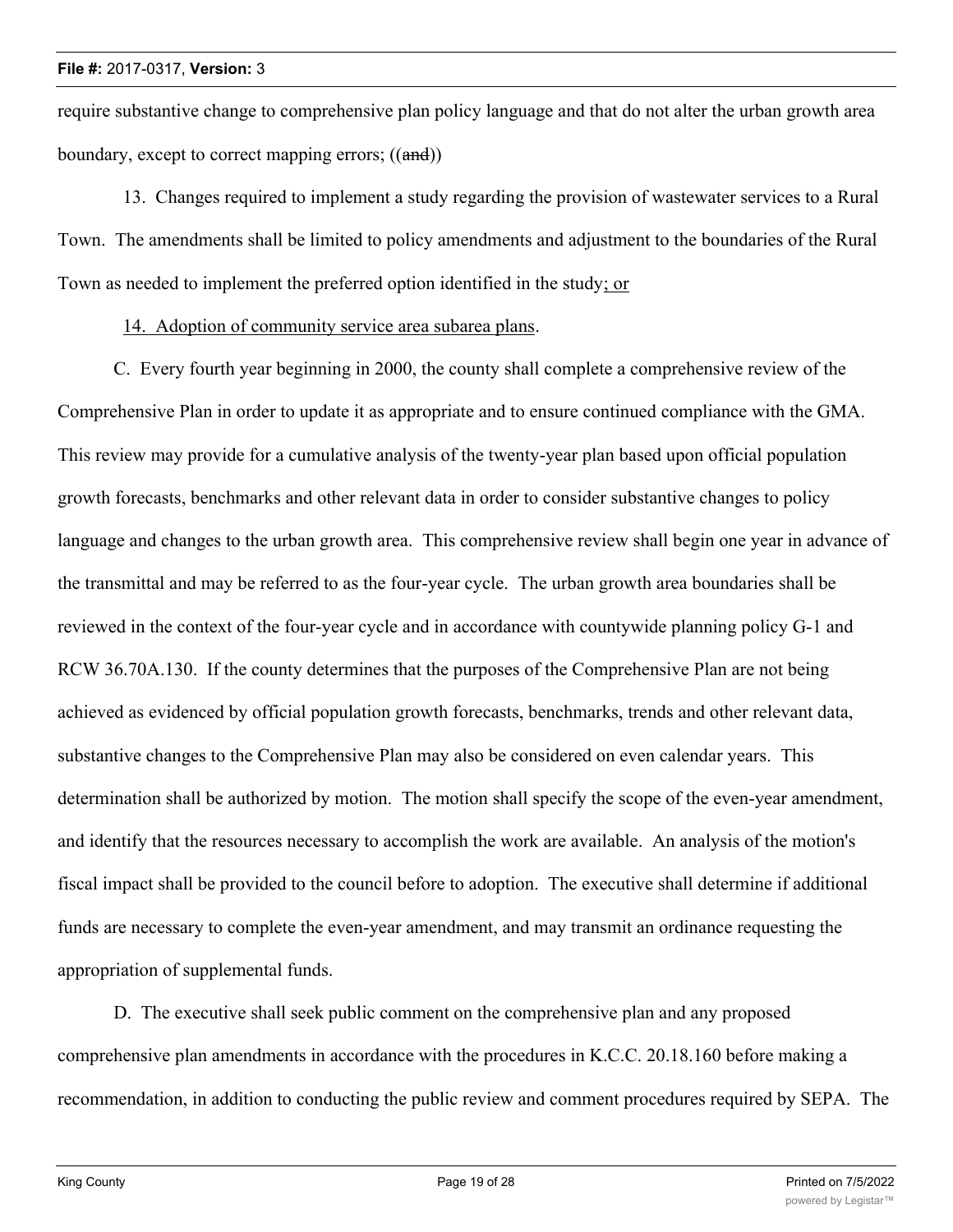public shall be afforded at least one official opportunity to record public comment before the transmittal of a recommendation by the executive to the council. County-sponsored councils and commissions may submit written position statements that shall be considered by the executive before transmittal and by the council before adoption, if they are received in a timely manner. The executive's recommendations for changes to policies, text and maps shall include the elements listed in Comprehensive Plan policy I-207 and analysis of their financial costs and public benefits, any of which may be included in environmental review documents. Proposed amendments to the Comprehensive Plan shall be accompanied by any development regulations or amendments to development regulations, including area zoning, necessary to implement the proposed amendments.

NEW SECTION. SECTION 8. There is hereby added to K.C.C. chapter 20.12 a new section to read as follows:

The Fall City Subarea Plan contained in Attachment A to Ordinance 13875, as amended, is adopted as an element of the King County Comprehensive Plan and, as such, constitutes official county policy for the geographic area of unincorporated King County defined in the plan. The Fall City land use amendments to the King County Comprehensive Plan land use map contained in Attachment A, as amended, are adopted as the Rural Town boundaries of Fall City. The Fall City area zoning amendments contained in Attachment A, as amended, are adopted as the zoning control for those portions of unincorporated King County defined in the attachment. Existing property-specific development standards (p-suffix conditions) on parcels affected by Attachment A, as amended, do not change except as specifically provided in Attachment A, as amended.

NEW SECTION. SECTION 9. There is hereby added to K.C.C. chapter 21A.38 a new section to read as follows:

A. The purpose of the affordable housing special district overlay is to provide an optional incentive that will lead to an increase in the supply of affordable housing within the Vashon Rural Town. This special district overlay shall only apply on a voluntary basis to the parcels shown in Map Amendment #3 in Attachment B of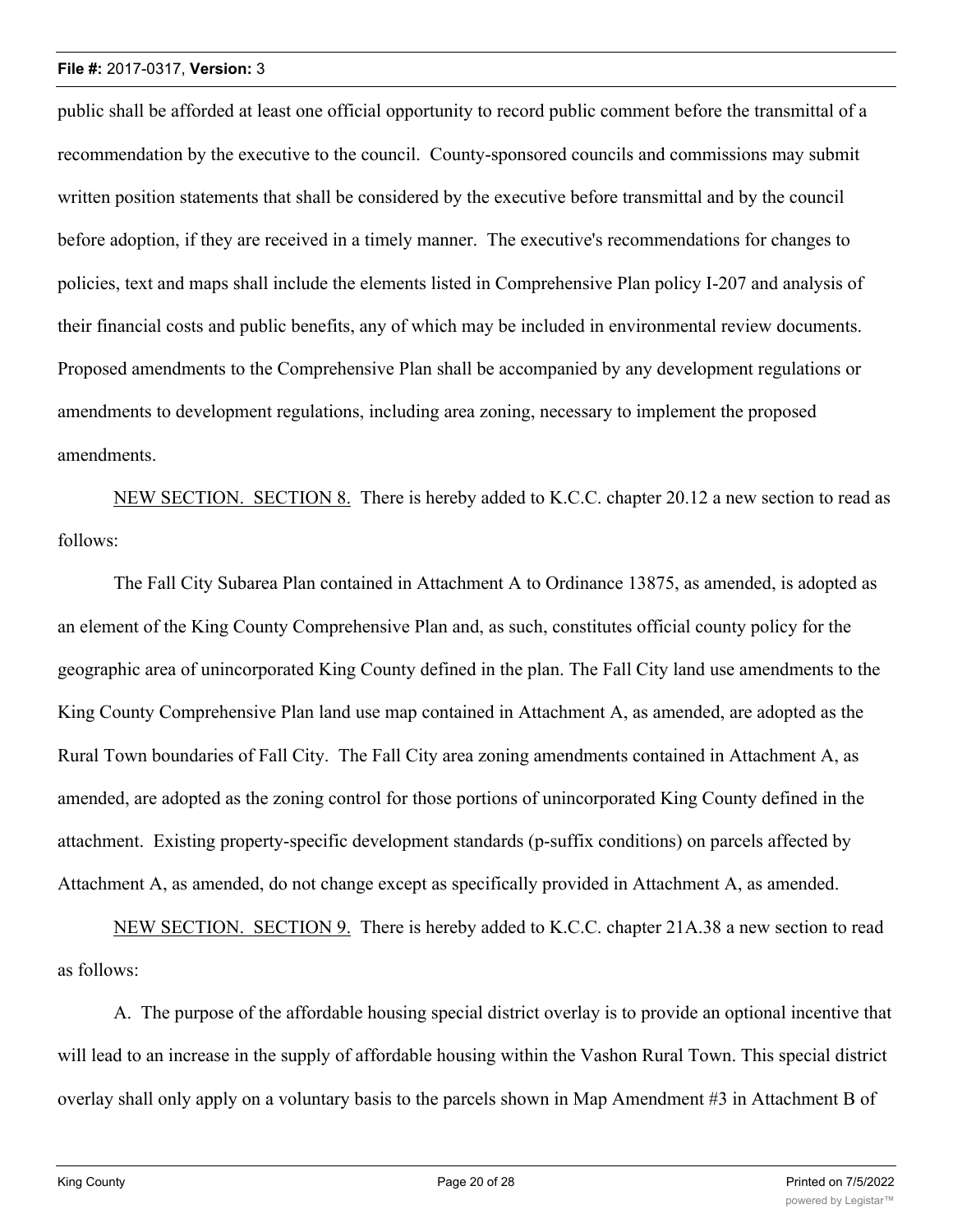Proposed Ordinance 2017-0317. Use of the special district overlay is voluntary and these eligible parcels retain all existing development and land use rights and may exercise those without using this special district overlay.

B. The special district overlay is eligible to be used by any residential or mixed use development that complies with the following standards:

 1. A minimum of fifty percent of the units in each development shall be affordable to households with incomes at or below sixty percent of area median income, and the remainder of the units in each development shall be affordable to households with incomes up to a maximum of eighty percent of area median income;

 2.a. Rents of rental units, including both rent and the average cost of essential utilities, shall be set at no greater than thirty percent of the maximum gross income for the applicable income level; or

 b. The sales price of owner occupied units shall be set so that they are affordable for income and asset qualified home buyers at the applicable income level. Prices shall be restricted based on typical underwriting ratios and other lending standards;

 3. The development is located on an eligible parcel as shown in Map Amendment #3 in Attachment B to this ordinance; and

 4. The development adheres to all special district overlay standards listed in subsection C. of this section.

C. All development shall comply with all applicable King County development regulations, including K.C.C. Title 9, K.C.C. Title 13, K.C.C. Title 14, K.C.C. Title 16, K.C.C. Title 17, K.C.C. Title 19A, K.C.C. Title 20, K.C.C. Title 21A, K.C.C. Title 23, K.C.C. Title 27 and K.C.C. Title 27A, except as follows:

1. The maximum density shall be as follows:

a. any parcel zoned R-1 may develop up to a maximum density of four dwelling units per acre;

- b. any parcel zoned R-4 may develop up to a maximum density of eight dwelling units per acre;
- c. any parcel zoned R-8 or R-12 may develop up to a maximum density of eighteen dwelling units

per acre;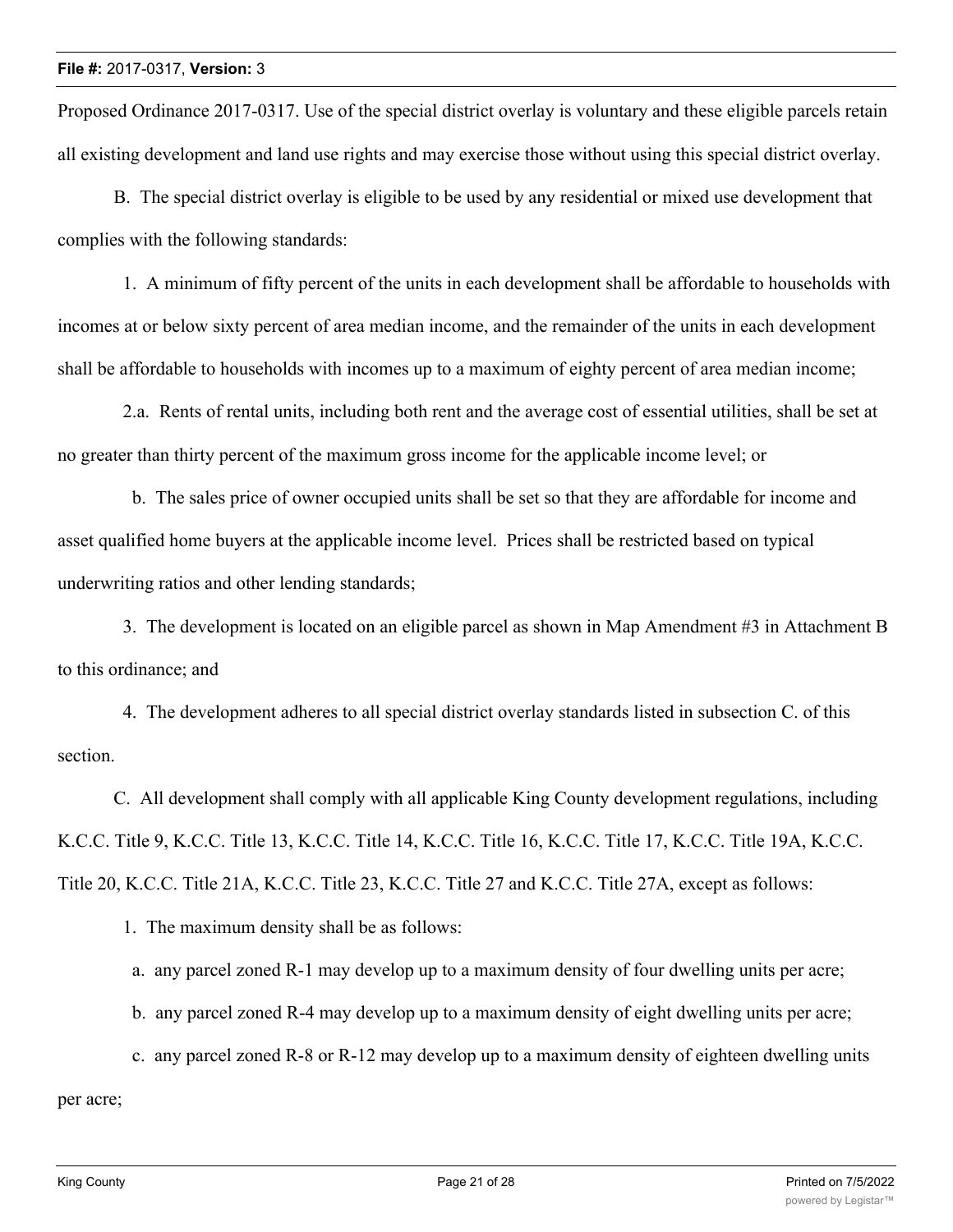d. any mixed use development in the Community Business (CB) zone that contains a residential component may develop up to a maximum density of eighteen dwelling units per acre;

 2. To reduce the impacts of new development on potable water supplies, the development shall incorporate at least three of the following water conservation measures, and that only one of the outdoor measures from subsection C.3.a. through h. of this section may be counted toward the minimum requirement:

a. mulch landscape beds with two inches organic mulch;

b. use grass type requiring less irrigation and minimal maintenance;

c. use Xeriscape landscape techniques on seventy-five percent or more of site landscaped area;

 d. landscape with plants appropriate for site topography and soil types, emphasizing use of plants with low watering requirements, which means they are drought tolerant;

e. install subsurface or drip systems for irrigation with timers;

 f. install a rainwater collection system, such as a cistern, that reduces water consumption for irrigation by fifty percent annually;

 g. provide one-hundred percent of landscaping water use with captured precipitation or reused water purified without the use of chemicals;

 h. install smart scheduling technology. This strategy counts for a maximum reduction of thirty percent provided all landscape water use is controlled by a soil moisture sensor control system or a weatherbased irrigation control system;

 i. reduce total indoor and outdoor water consumption by at least twenty-five percent over standard practices;

j. provide water submetering for each unit or entire building where central hot water system are used;

k. install all bathroom faucets with 1.5 gallons per minute or better;

l. install all showerheads not to exceed 1.75 gallons per minute;

m. install all kitchen faucets not to exceed two gallons per minute;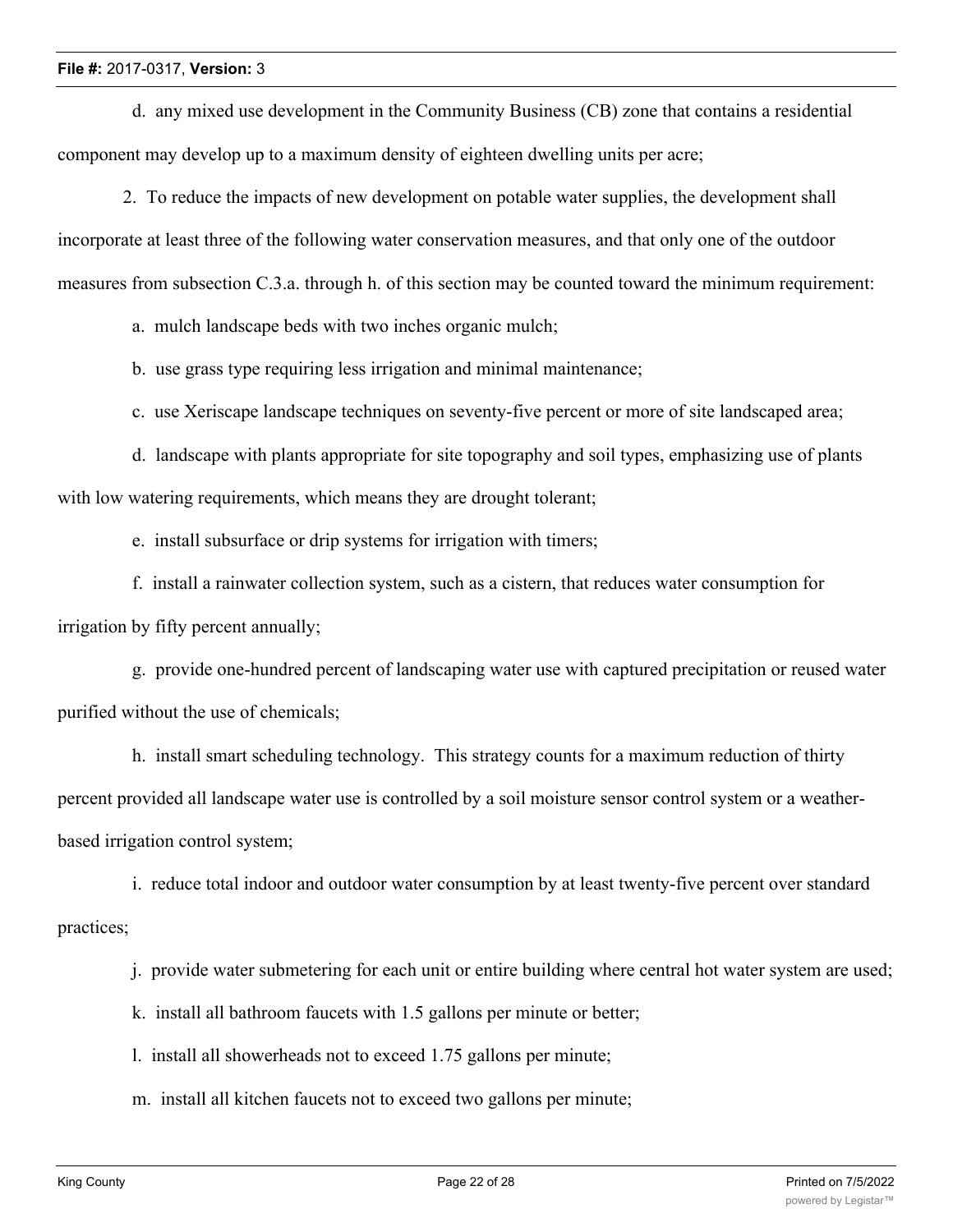n. install high efficiency toilets not to exceed 1.28 gallons per flush or 1.6/1.1 for dual flush;

 o. install no-cartridge waterless urinals or 1/8 gallon urinals and high efficiency toilets as noted above in all common areas; or

p. install point-source, on-demand or recirculation pump hot water systems, where appropriate;

3. All new units must connect to public water and public sewer;

 4. Affordable housing units shall remain as affordable housing for a minimum of fifty years for ownership affordable housing units and for a minimum of thirty years for rental affordable housing units, starting from the date of final certificate of occupancy for the development;

5. Developments shall be landscaped as follows:

 a. when seventy-five percent or more of the units in the development consists of townhouses or apartments, the development shall provide perimeter landscaping and tree retention in accordance with K.C.C. chapter 21A.16 for townhouse or apartment projects;

 b. when less than seventy-five percent of the units in the development consists of townhouses or apartments, the development shall provide landscaping and tree retention in accordance with K.C.C. chapter 21A.16 for townhouses or apartments on the portion or portions of the development containing the units, but if buildings containing the units are more than one hundred feet from the development's perimeter, the required landscaping may be reduced by fifty percent; and

 c. all other portions of the development shall provide landscaping or retain trees in accordance with K.C.C. chapter 21A.16;

 6. Developments shall provide one off-street parking space per unit. The director may require additional parking, up to the maximum standards for attached dwelling units, which may be provided in common parking areas. Off-street parking may be reduced below one per unit, with the approval of the director, with submission of a site-specific parking study that demonstrates that parking demand is met; and

7. All developments shall provide on-site recreation space at a minimum of fifty percent of the levels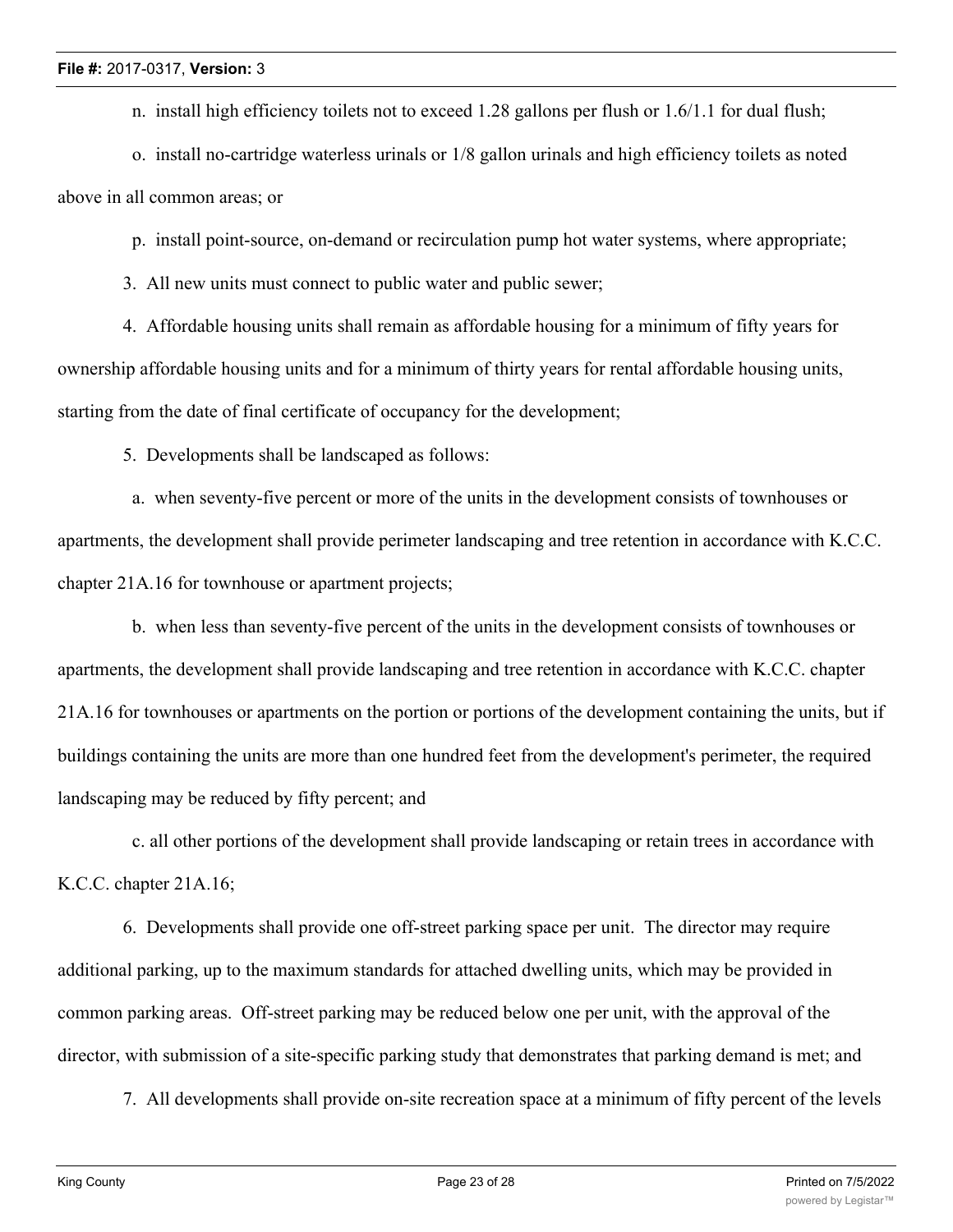required in K.C.C. chapter 21A.14.

D. Use of the incentive in this section requires an affordable housing covenant recorded against the property as a condition of issuance of any construction permit or recording of a subdivision.

E. The department is authorized to enforce the requirements of this section, including those pertaining to sale and rental affordability and other requirements of the covenant, through judicial action or administrative action under Title 23.

F. A preapplication meeting shall be required for developments using the special district overlay in this section.

G. As part of the preapplication process and before filing an application with the department, the applicant shall hold at least one community meeting in accordance with K.C.C. 20.20.035. In addition to the requirements of K.C.C. 20.20.035, the applicant shall:

1. Include in the mailed notice:

a. the name of the affordable housing developer;

b. the total number of planned dwelling units;

c. preliminary architectural renderings of buildings;

d. preliminary site plan;

e. the dates, times and locations of community informational meeting about the development;

f. contact information including names and phone numbers for the developer or applicant; and

g. a county contact person or agency;

 2. Conduct the meeting or meetings in a location accessible to the public at least thirty days before the anticipated date of application. The purpose of the meeting is to provide neighboring property owners and residents with information regarding the proposed development and to answer questions regarding the proposed development; and

3. Prepare and install a four-foot by four-foot notice board that must be placed in a conspicuous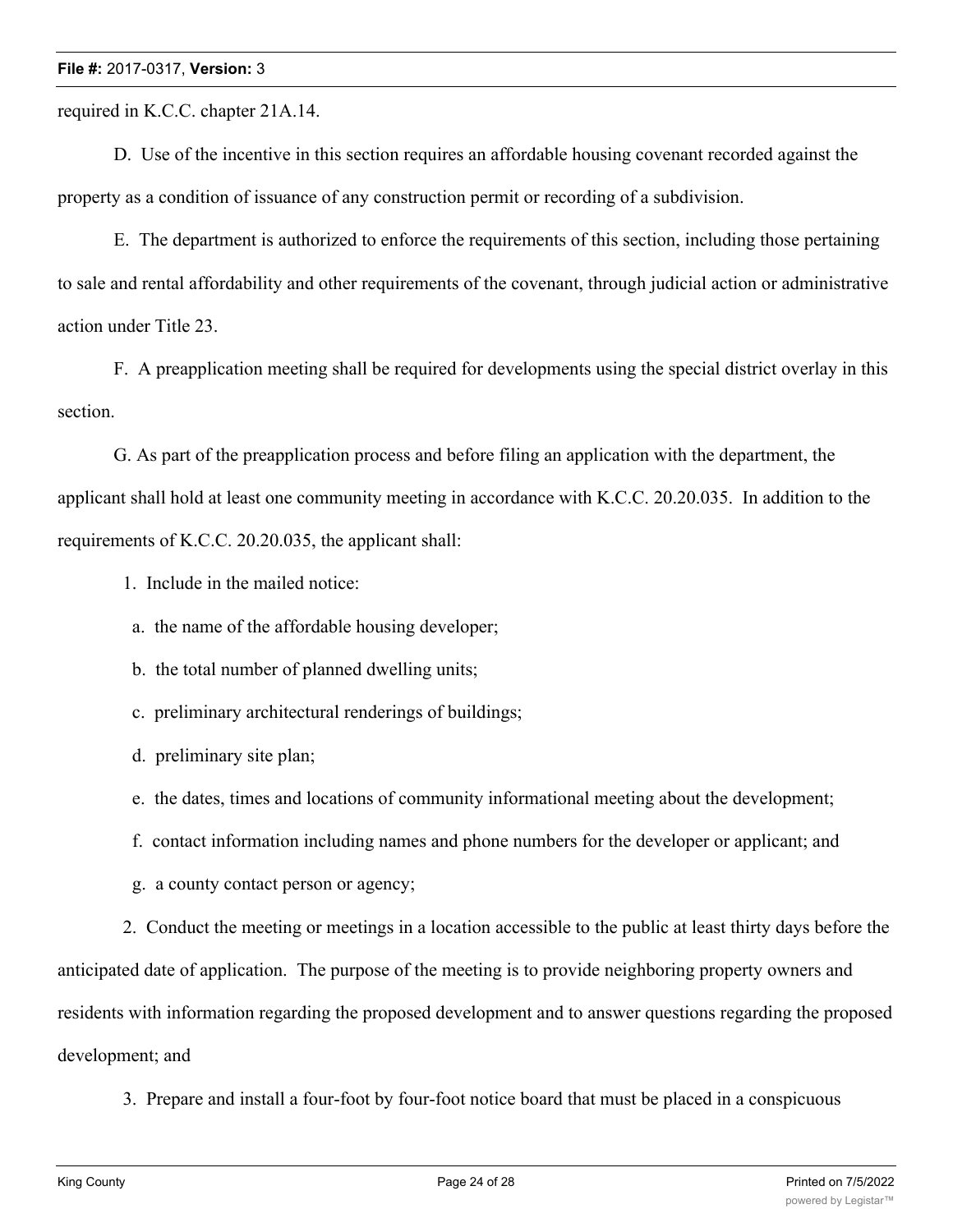location on the property proposed for development. The board shall be installed no later than the date the mailed notice for the community meeting is sent and shall remain in place until the development application is abandoned or when the permit is issued.

H An application for a development under the special district overlay in this section shall be considered complete when the information required under K.C.C. 20.20.040, as well as the following information and studies have been submitted and are adequate to review the proposal:

1. A proposed development plan and draft covenant that includes:

a. the number of dwelling units that are part of the development;

- b. a description of the affordability levels for the units;
- c. the duration of the affordability of the units;

 d. the number of off-street parking spaces, and documentation of the director's decision on any requests to reduce the number of spaces;

 e. the requirements and process for income limits and income verification, in accordance with federal, state and county standards;

f. the specific water and energy conservation measures proposed;

 g. the consequence of any failure to satisfy the requirements of the covenant, which consequences shall include, but not be limited to, specific performance and disgorgement of any revenue the resulted from a rental or sale price that exceed that allowed by the covenant; and

 h. an acknowledgement that King County can enforce the covenant through a judicial action or K.C.C. Title 23; and

2. Any necessary information identified through the preapplication process.

SECTION 10. A. A written evaluation of the special district overlay, as adopted in section 9 of this ordinance, shall be conducted by the executive to assess the efficacy of its scope and standards in achieving the overlay's purpose of incentivizing affordable housing within the Vashon Rural Town, and shall include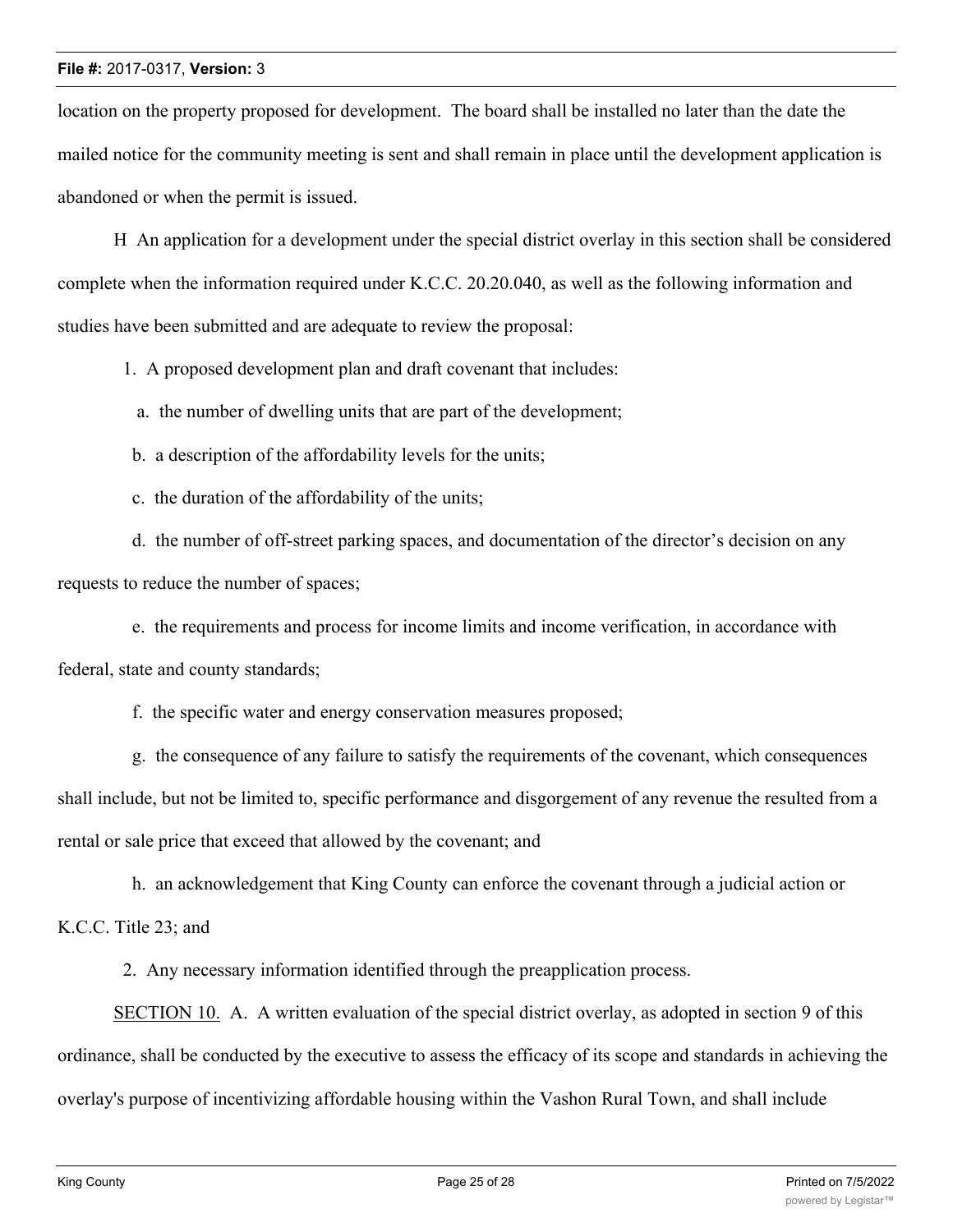recommendations to retain, amend or repeal the special district overlay. The evaluation shall examine the advantages and disadvantages of the special district overlay, including a review of the relationship between the parcels that the special district overlay applies to and potable water supply. Other factors the evaluation shall consider include, but are not limited to: the public benefits and risks of retaining or repealing the special district overlay; the current need for affordable housing on Vashon-Maury Island, including for households with incomes at or below thirty percent of area median income; infrastructure capacity, including public roads and sewer; and potential impacts to affordable housing funding if the special district overlay is modified or eliminated.

B. The evaluation shall include annual reports and a final report:

 1. The executive shall conduct preliminary evaluations that include the information in subsection A. of this section, as well as the following information:

 a. a list and evaluation of ongoing permit applications using the special district overlay, and feedback from those permit applicants on the efficacy of the special district overlay;

 b. evaluation of whether any code changes are necessary to further the purpose of the special district overlay; and

 c. for the first annual report and the final report, information of other jurisdictions approaches to incentivizing development of affordable housing, and evaluation of whether those approaches would be appropriate to Vashon-Maury Island.

 d. The executive shall file three preliminary evaluation reports, and either a motion accepting each report or an ordinance proposing necessary code changes to further the purposes of the special district overlay. These reports shall be filed annually no later than December 31, 2018, December 31, 2019, and December 31, 2020, in the form of a paper original and an electronic copy with the clerk of the council, who shall retain the original and provide an electronic copy to all councilmembers, the council chief of staff, the policy staff director and the lead staff for the transportation, economy and environment committee, or its successor. When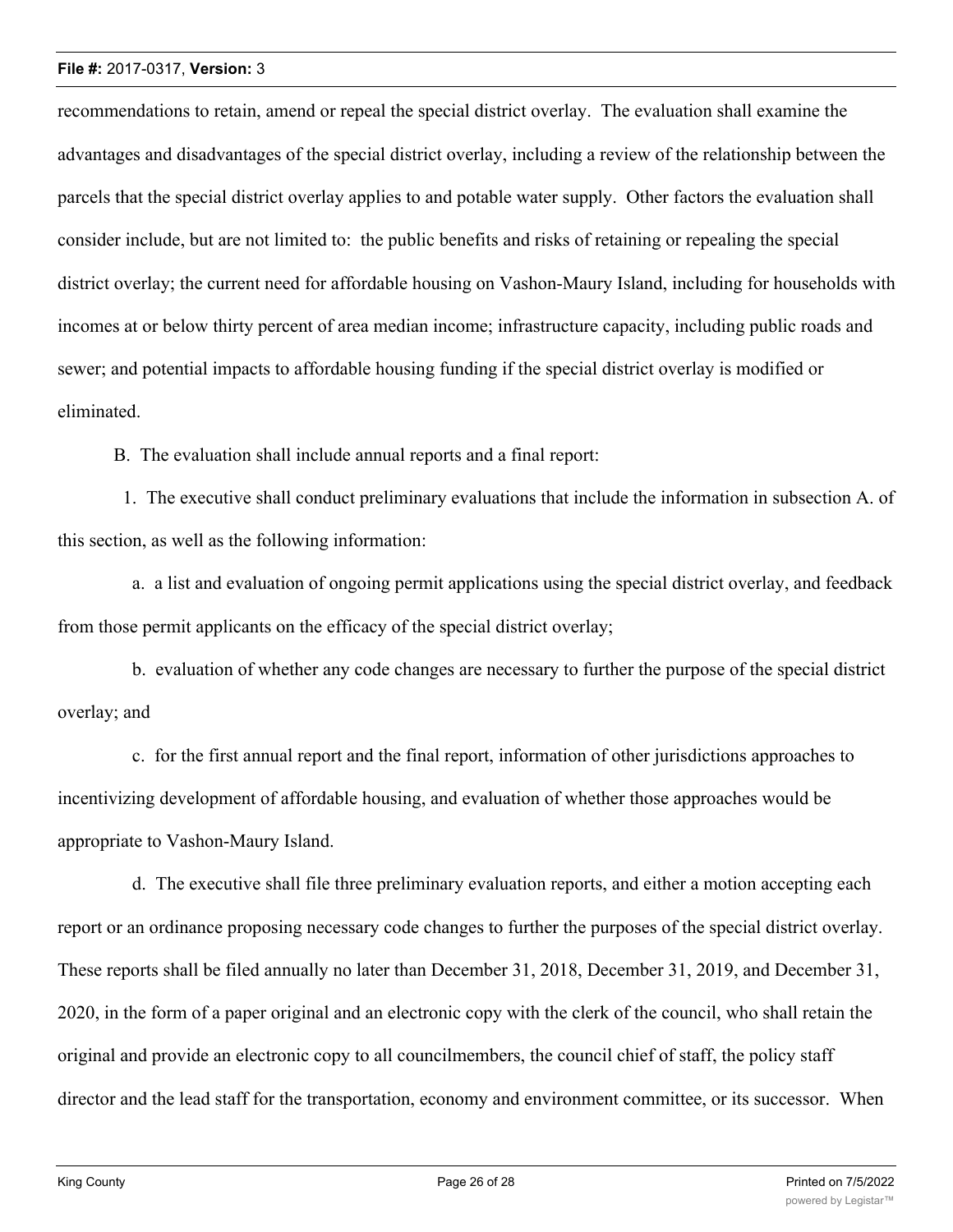the trigger for a final evaluation under subsection B.2.a. occurs, any subsequent annual reports shall not be required; and

 2. A draft final evaluation shall be completed within ninety days of the occurrence of one the following, whichever comes first:

 a. issuance of the first permit necessary for construction that would result in a cumulative total of one hundred twenty affordable housing units within the special district overlay; or

b. four years after the effective date of this ordinance.

C. The department shall produce a draft final evaluation including the information required in this section.

D. The department shall include a public comment period for the department's draft evaluation described in subsection A. of this section. The public comment period shall be at least forty-five days from the date of publication in the Vashon-Maury Island newspaper of record. As part of this public comment period, the department shall:

 1. Publish notice of the draft evaluation's availability in the Vashon-Maury Island newspaper of record that includes locations where the draft evaluation is available;

2. Request comments of the King County water district 19 and the Vashon sewer district;

 3. Request comments from any developer that has applied for approval under the special district overlay provisions;

4. Provide a copy at the local library;

5. Provide an electronic copy on the department's website; and

 6. Send electronic notice to the clerk of the council, who shall retain the original email and provide an electronic copy to all councilmembers, the council chief of staff, the policy staff director and the lead staff for the transportation, economy and environment committee, or its successor.

E. After the public comment period has ended, the department shall prepare a final evaluation of the